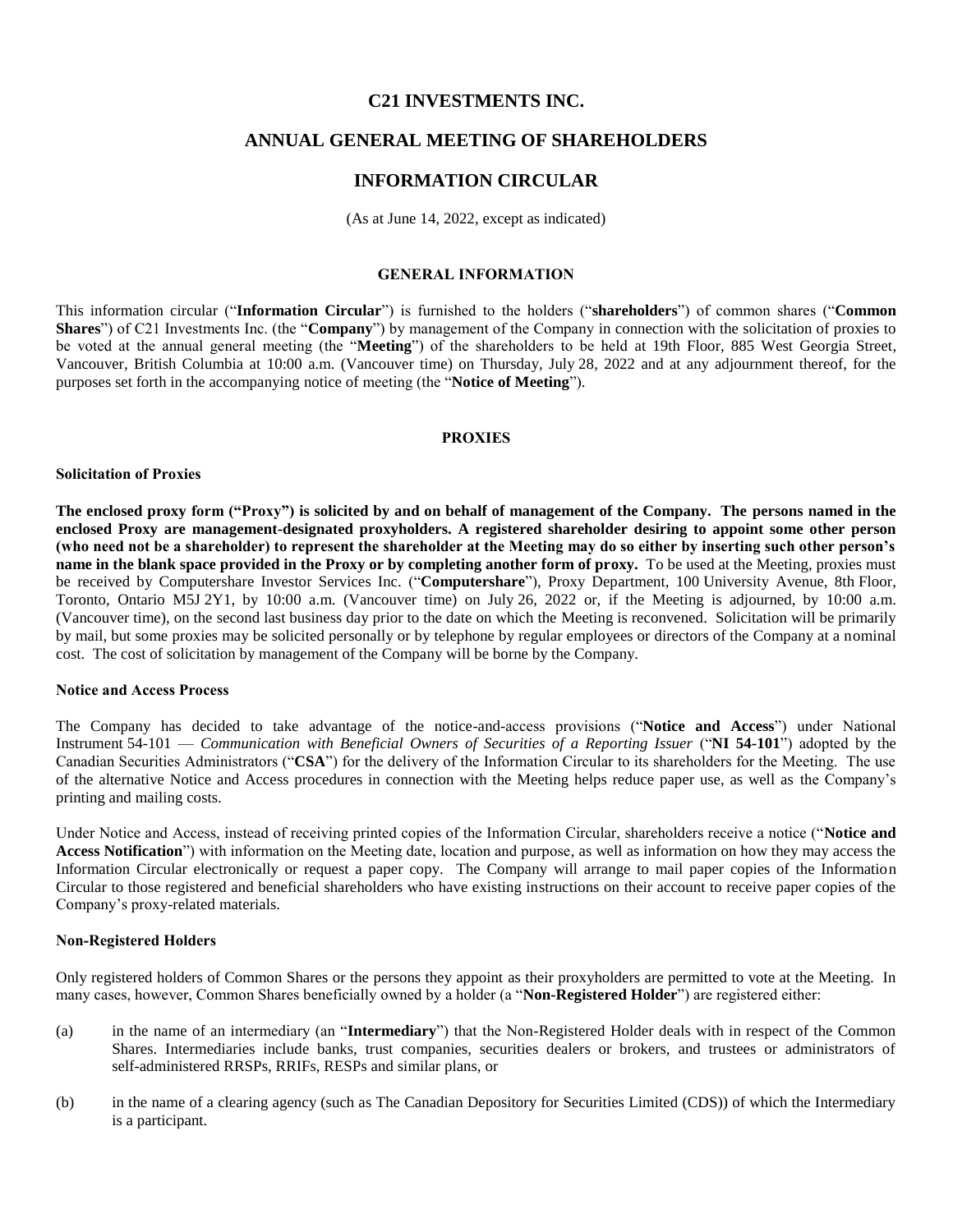Non-Registered Holders who have not objected to their Intermediary disclosing certain ownership information about themselves to the Company are referred to as "**NOBOs**". Those Non-Registered Holders who have objected to their Intermediary disclosing ownership information about themselves to the Company are referred to as "**OBOs**".

In accordance with the requirements of NI 54-101 of the CSA, the Company has distributed the Notice and Access Notification in connection with this Meeting to Intermediaries and clearing agencies for onward distribution to Non-Registered Holders.

The Company will not be paying for Intermediaries to deliver to OBOs (who have not otherwise waived their right to receive proxy-related materials) copies of the proxy-related materials and related documents (including the Notice and Access Notification). Accordingly, an OBO will not receive copies of the proxy-related materials and related documents unless the OBO's Intermediary assumes the costs of delivery.

Intermediaries which receive the proxy-related materials (including the Notice and Access Notification) are required to forward the proxy-related materials to Non-Registered Holders unless a Non-Registered Holder has waived the right to receive them. Intermediaries often use service companies to forward the proxy-related materials to Non-Registered Holders. Generally, Non-Registered Holders who have not waived the right to receive proxy-related materials (including OBOs who have made the necessary arrangements with their Intermediary for the payment of delivery and receipt of such proxy-related materials) will be sent a voting instruction form which must be completed, signed and returned by the Non-Registered Holder in accordance with the Intermediary's directions on the voting instruction form. In some cases, such Non-Registered Holders will instead be given a proxy which has already been signed by the Intermediary (typically by a facsimile, stamped signature) which is restricted as to the number of Common Shares beneficially owned by the Non-Registered Holder but which is otherwise not completed. This form of proxy does not need to be signed by the Non-Registered Holder, but, to be used at the Meeting, needs to be properly completed and deposited with Computershare as described under ["Solicitation of Proxies"](#page-0-0).

The purpose of these procedures is to permit Non-Registered Holders to direct the voting of the Common Shares that they beneficially own. Should a Non-Registered Holder wish to attend and vote at the Meeting in person (or have another person attend and vote on behalf of the Non-Registered Holder), the Non-Registered Holder should insert the Non-Registered Holder's (or such other person's) name in the blank space provided or, in the case of a voting instruction form, follow the corresponding instructions on the form.

## **Non-Registered Holders should carefully follow the instructions of their Intermediaries and their service companies, including instructions regarding when and where the voting instruction form or Proxy is to be delivered.**

## **Revocability of Proxies**

A registered shareholder who has given a proxy may revoke it by an instrument in writing that is:

- (a) executed by the shareholder or by the shareholder's attorney authorized in writing or, where the shareholder is a corporation, by a duly authorized officer or attorney of the corporation, and
- (b) delivered either to the registered office of the Company (19th Floor, 885 West Georgia Street, Vancouver, British Columbia V6C 3H4) at any time up to and including the last business day before the day of the Meeting, or any adjournment thereof, or to the chair of the Meeting on the day of the Meeting or any adjournment thereof before any vote in respect of which the Proxy is to be used shall have been taken,

or in any other manner provided by law.

Non-Registered Holders who wish to revoke a voting instruction form or a waiver of the right to receive proxy-related materials should contact their Intermediaries for instructions.

#### **Voting of Proxies**

Common Shares represented by a shareholder's proxy form will be voted or withheld from voting in accordance with the shareholder's instructions on any ballot that may be called for at the Meeting and, if the shareholder specifies a choice with respect to any matter to be acted upon, the Common Shares will be voted accordingly. **In the absence of any instructions, the management-designated proxy agent named on the Proxy will cast the shareholder's votes in favour of the passage of the resolutions set forth herein and in the Notice of Meeting.**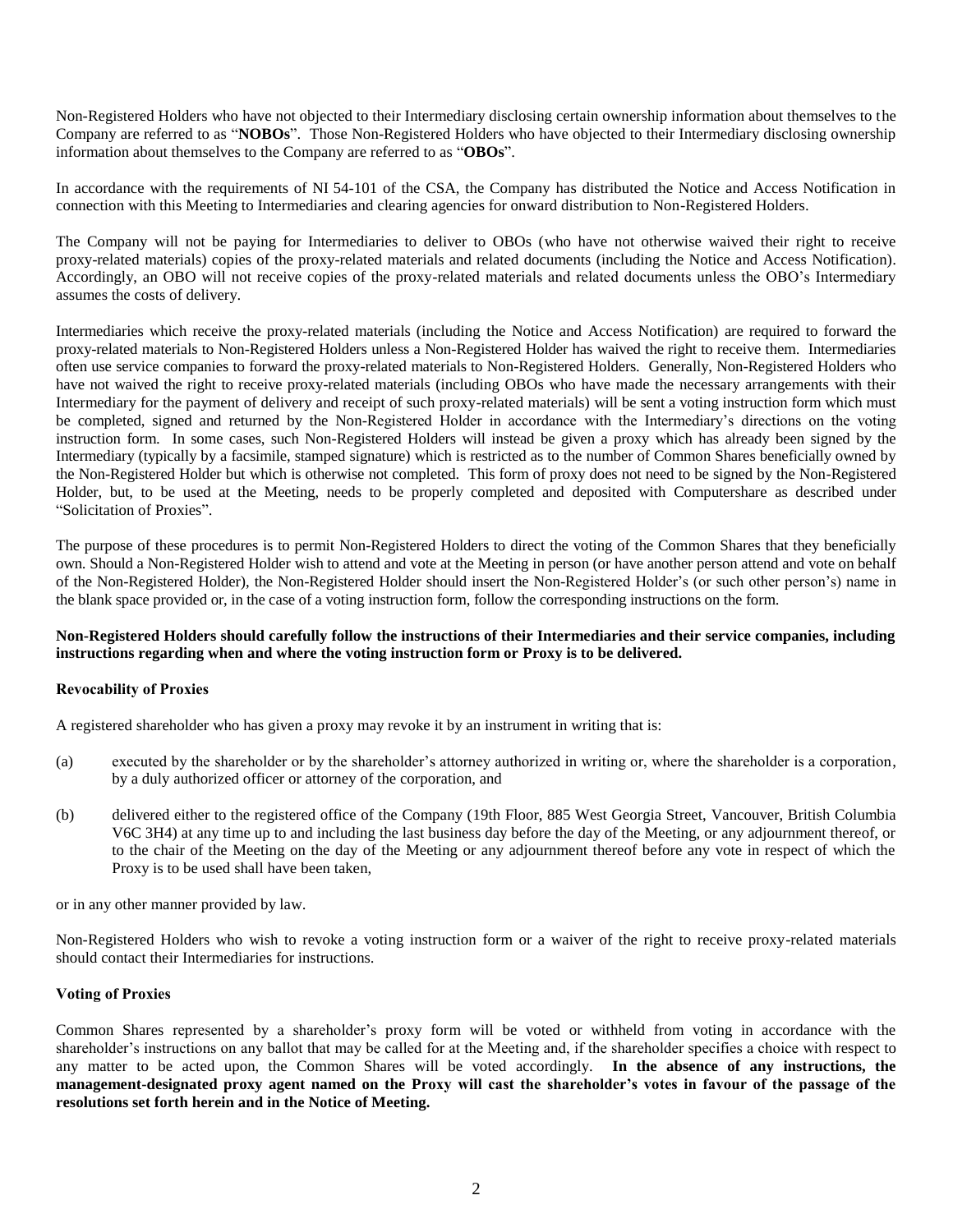The enclosed Proxy confers discretionary authority upon the persons named therein with respect to (a) amendments or variations to matters identified in the Notice of Meeting and (b) other matters which may properly come before the Meeting or any adjournment thereof. At the time of printing of this Information Circular, management of the Company knows of no such amendments, variations or other matters to come before the Meeting other than the matters referred to in the Notice of Meeting.

#### **VOTING SHARES AND PRINCIPAL HOLDERS THEREOF**

As of June 7, 2022, 120,047,814 Common Shares were issued and outstanding as fully paid and non-assessable shares. Holders of Common Shares are entitled to one vote for each Common Share held.

The board of directors of the Company ("**Board of Directors**" or "**Board**") has fixed June 7, 2022, as the record date for the determination of shareholders entitled to receive notice of and to vote at the Meeting and at any adjournment thereof, and only shareholders of record at the close of business on that date are entitled to receive such notice and to vote at the Meeting.

To the knowledge of the directors or executive officers of the Company, as at June 7, 2022, no person beneficially owned, directly or indirectly, or controlled or directed, Common Shares carrying 10% or more of the voting rights attached to the Company's issued and outstanding Common Shares, except for the following:

| <b>Name</b>  | <b>Number of Common Shares</b> | <b>Percentage of Outstanding</b><br><b>Common Shares</b> |  |  |
|--------------|--------------------------------|----------------------------------------------------------|--|--|
| Sonny Newman | $12,500,000^{(1)}$             | 10.41%                                                   |  |  |
|              |                                |                                                          |  |  |

<span id="page-2-0"></span>(1) All of these Common Shares are held indirectly by Mr. Newman through The Newman Family 1999 Trust.

#### **VOTES NECESSARY TO PASS RESOLUTIONS AT THE MEETING**

Under the Company's Articles, the quorum for the transaction of business at the Meeting is one person present or represented by proxy. A simple majority of the votes cast at the Meeting (in person or by proxy) is required in order to pass the resolutions referred to in the accompanying Notice of Meeting.

#### **APPOINTMENT OF AUDITOR**

The persons named in the enclosed proxy form intend to vote for the appointment of Baker Tilly US, LLP, Certified Public Accountants ("**Baker Tilly**"), as the auditor of the Company to hold office until the next annual general meeting of shareholders of the Company. Baker Tilly was appointed as auditor of the Company on January 19, 2021.

#### **ELECTION OF DIRECTORS**

The Company currently has four directors. The persons named below are the four nominees of management for election as directors, all of whom are current directors of the Company. Each nominee elected will hold office as a director until the next annual general meeting or until the director's successor is elected or appointed unless the director's office is earlier vacated under any of the relevant provisions of the Articles of the Company or the *Business Corporations Act* (British Columbia). It is the intention of the persons named as proxyholders in the enclosed Proxy to vote for the election to the Board of Directors of those persons hereinafter designated as nominees for election as directors. The Board of Directors does not contemplate that any of such nominees will be unable to serve as a director; however, if for any reason any of the proposed nominees do not stand for election or are unable to serve as such**, proxies in favour of management designees will be voted for another nominee in their discretion unless the shareholder has specified in such shareholder's Proxy that such shareholder's Common Shares are to be withheld from voting in the election of directors**.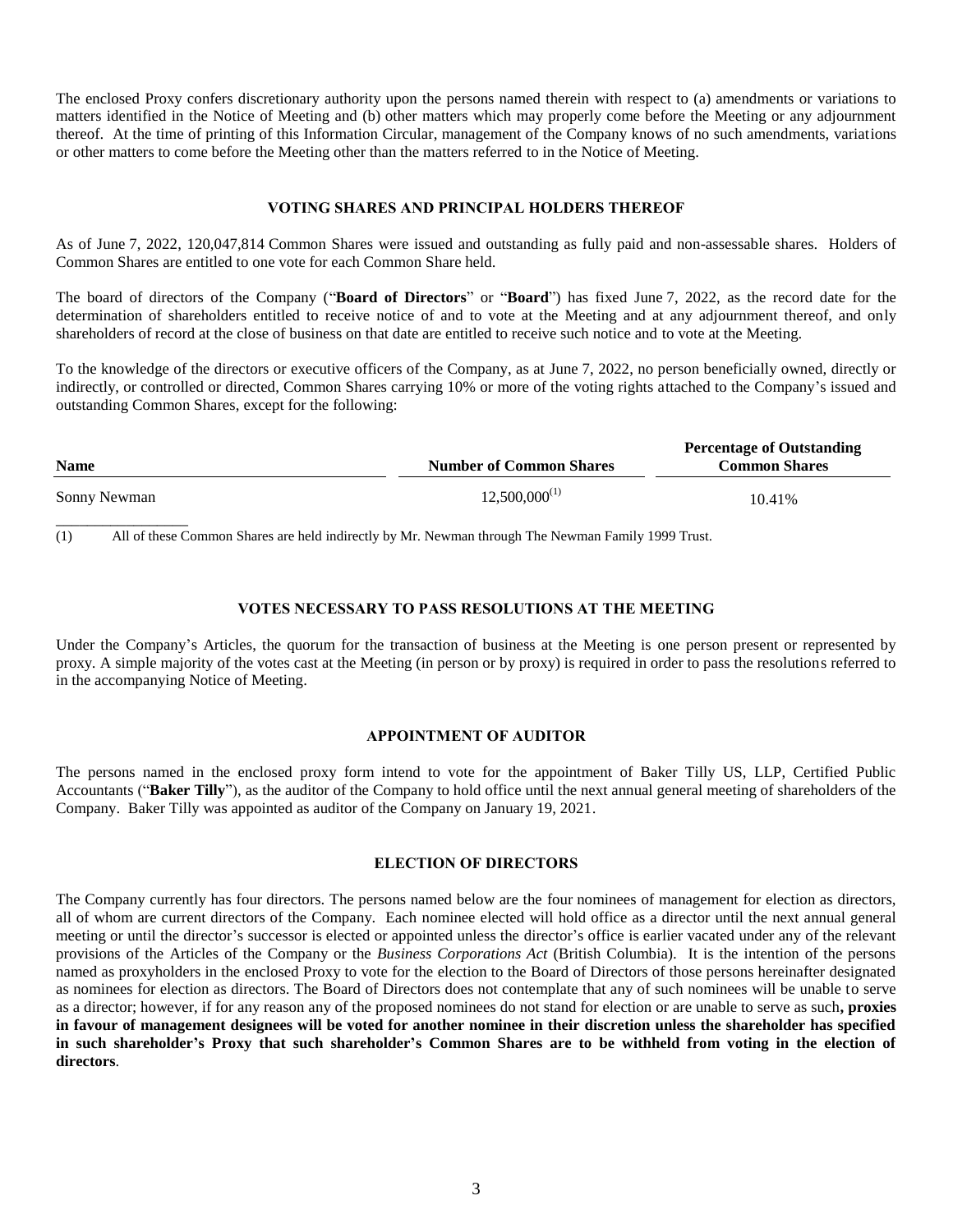The following table sets out the name of each of the persons proposed to be nominated for election as a director; all positions and offices in the Company currently held by the nominee; the nominee's current principal occupation, business or employment; the period during which the nominee has served as a director; and the number of Common Shares that the nominee has advised are beneficially owned by the nominee, directly or indirectly, or over which control or direction is exercised, as of June 7, 2022:

| Name, place of residence and<br>positions with the Company                                                | <b>Present principal occupation,</b><br>business or employment                                                             | Period served as a<br>director | <b>Common Shares</b><br>beneficially owned or<br>controlled |
|-----------------------------------------------------------------------------------------------------------|----------------------------------------------------------------------------------------------------------------------------|--------------------------------|-------------------------------------------------------------|
| TODD HARRISON <sup>(1)(2)</sup><br>New York, USA<br>Director                                              | Chief Investment Officer of CB1 Capital<br>Management.                                                                     | Since<br>January 28, 2021      | 265,000                                                     |
| MICHAEL KIDD<br>British Columbia, Canada<br>Director, Chief Financial Officer<br>and Corporate Secretary  | Certified Professional Accountant and<br>Chartered Accountant; CFO and Secretary<br>for the Company since July 30, 2018.   | Since<br>October 3, 2018       | 38,055                                                      |
| D. BRUCE MACDONALD <sup>(1)(2)</sup><br>British Columbia, Canada<br>Director and Chairman of the<br>Board | Former senior banking executive<br>specializing in strategy, risk management,<br>and governance; Retired since April, 2017 | Since<br>June 18, 2018         | 1,440,000                                                   |
| LEONARD (WILL) WERDEN <sup>(1)(2)</sup><br>British Columbia, Canada<br>Director                           | Horticultural cultivation consultant for over<br>30 years.                                                                 | Since<br>July 25, 2017         | 265,000                                                     |

<span id="page-3-0"></span>\_\_\_\_\_\_\_\_\_\_\_\_\_\_\_\_\_\_\_\_\_\_\_\_ (1) Member of the Audit Committee.

(2) Member of the Corporate Governance and Compensation Committee.

None of the proposed directors are, as at the date of this Information Circular, or have been, within the ten years preceding the date of this Information Circular, a director, chief executive officer or chief financial officer of any company (including the Company) that:

- (a) was subject to a cease trade or similar order or an order that denied the relevant company access to any exemption under securities legislation that was in effect for a period of more than 30 consecutive days (collectively, an "**Order**"), when such Order was issued while the person was acting in the capacity of a director, chief executive officer or chief financial officer of the relevant company; or
- (b) was subject to an Order that was issued after such person ceased to be a director, chief executive officer or chief financial officer of the relevant company, and which resulted from an event that occurred while the person was acting in the capacity of a director, chief executive officer or chief financial officer of the relevant company.

No proposed director is, as at the date of this Information Circular, or has been, within the ten years preceding the date of this Information Circular, a director or executive officer of any company (including the Company) that, while that person was acting in that capacity, or within a year of that person ceasing to act in that capacity, became bankrupt, made a proposal under any legislation relating to bankruptcy or insolvency or was subject to or instituted any proceedings, arrangement or compromise with creditors or had a receiver, receiver manager or trustee appointed to hold its assets.

No proposed director has, within the ten years preceding the date of this Information Circular, become bankrupt, made a proposal under any legislation relating to bankruptcy or insolvency, or become subject to or instituted any proceedings, arrangement or compromise with creditors, or had a receiver, receiver manager or trustee appointed to hold the assets of that person.

No proposed director has been subject to (a) any penalties or sanctions imposed by a court relating to securities legislation or by a securities regulatory authority or has entered into a settlement agreement with a securities regulatory authority, or (b) any other penalties or sanctions imposed by a court or regulatory body that would likely be considered important to a reasonable securityholder in deciding whether to vote for a proposed director.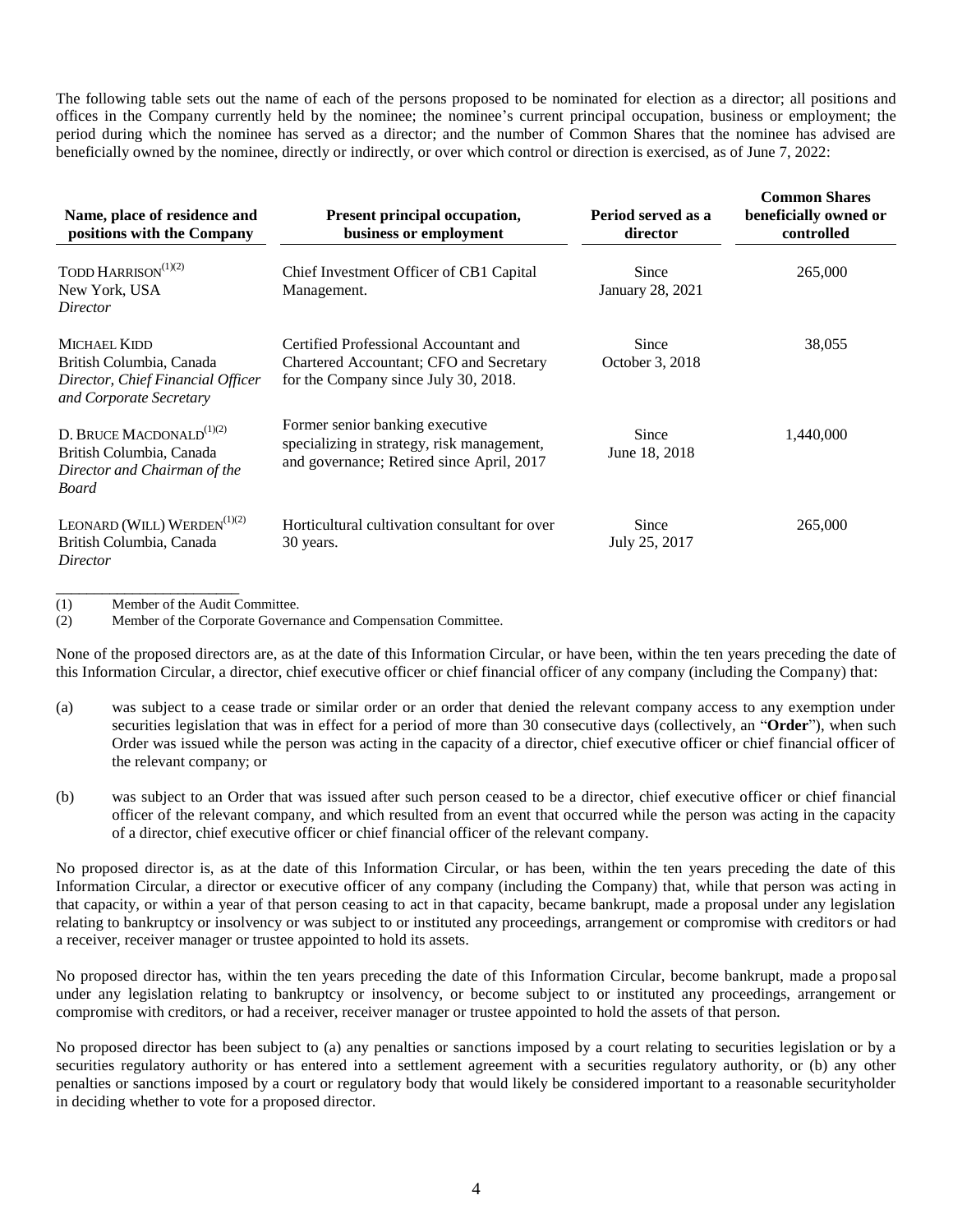#### **CORPORATE GOVERNANCE DISCLOSURE**

The following description of the corporate governance practices of the Company is provided further to the CSA's National Instrument 58-101 – *Disclosure of Corporate Governance Practices* ("**NI 58-101**") and the disclosure prescribed for "Venture Issuers" such as the Company.

#### **Board of Directors**

The Board currently consists of four directors. NI 58-101 distinguishes independent and non-independent directors. Two of the four current members of the Board, Bruce MacDonald and Leonard Werden are considered independent. Michael Kidd is not an independent director as he is an executive officer of the Company. Todd Harrison is not an independent director as he controls CB1 Capital Advisors LLC, a company which is engaged as a consultant to the Company.

The size of the Company is such that all the Company's operations are conducted by a small management team. The Board considers that management is effectively supervised by the independent director on an informal basis as the independent director is involved in reviewing and supervising the operations of the Company and has full access to management.

#### **Directorships**

The current directors of the Company are not presently directors of other reporting issuers in Canada or elsewhere.

#### **Orientation and Continuing Education**

The Company does not have formal orientation and training programs and does not consider these programs necessary at this stage of the Company's development. Board members are encouraged to communicate with management, auditors and technical consultants in order to keep themselves current with industry trends and developments and changes in legislation with management's assistance. Board members are also encouraged to attend related industry seminars and visit the Company's operations. Board members have full access to the Company's records.

#### **Ethical Business Conduct**

The Board views good corporate governance as an integral component to the success of the Company and to meet responsibilities to shareholders. The Company's reputation for integrity is an important asset. The Company has always set high standards of personal and business integrity for its employees, and intends to continue to conduct its business in accordance with those high standards. It is expected that the Company's business conduct and the personal actions of its employees reflect the spirit and intent of the laws under which the Company operates and its employees live. Common sense and judgment supported by a deeply ingrained tradition of integrity provides the Company's foundation.

The Board has found that the fiduciary duties placed on individual directors by the Company's governing corporate legislation and the common law, and the restrictions placed by applicable corporate legislation on an individual director's participation in decisions of the Board in which the director has an interest have been sufficient to ensure that the Board operates independently of management and in the best interests of the Company.

Under corporate legislation, a director is required to act honestly and in good faith with a view to the best interests of the Company and exercise the care, diligence and skill that a reasonably prudent person would exercise in comparable circumstances. In addition, as some of the directors of the Company also serve as directors and officers of other companies engaged in similar business activities, directors must comply with the conflict of interest provisions of the *Business Corporations Act* (British Columbia), as well as the relevant securities regulatory instruments, in order to ensure that directors exercise independent judgment in considering transactions and agreements in respect of which a director or officer has a material interest. Any interested director would be required to declare the nature and extent of his interest and would not be entitled to vote at meetings of directors which evoke such a conflict.

#### **Nomination of Directors**

The Board as a whole has responsibility for identifying potential Board candidates. The Board has not formed a nominating committee or similar committee to assist the Board with the nomination of directors for the Company. Each of the directors has contacts he can draw upon to identify new members of the Board as needed from time to time.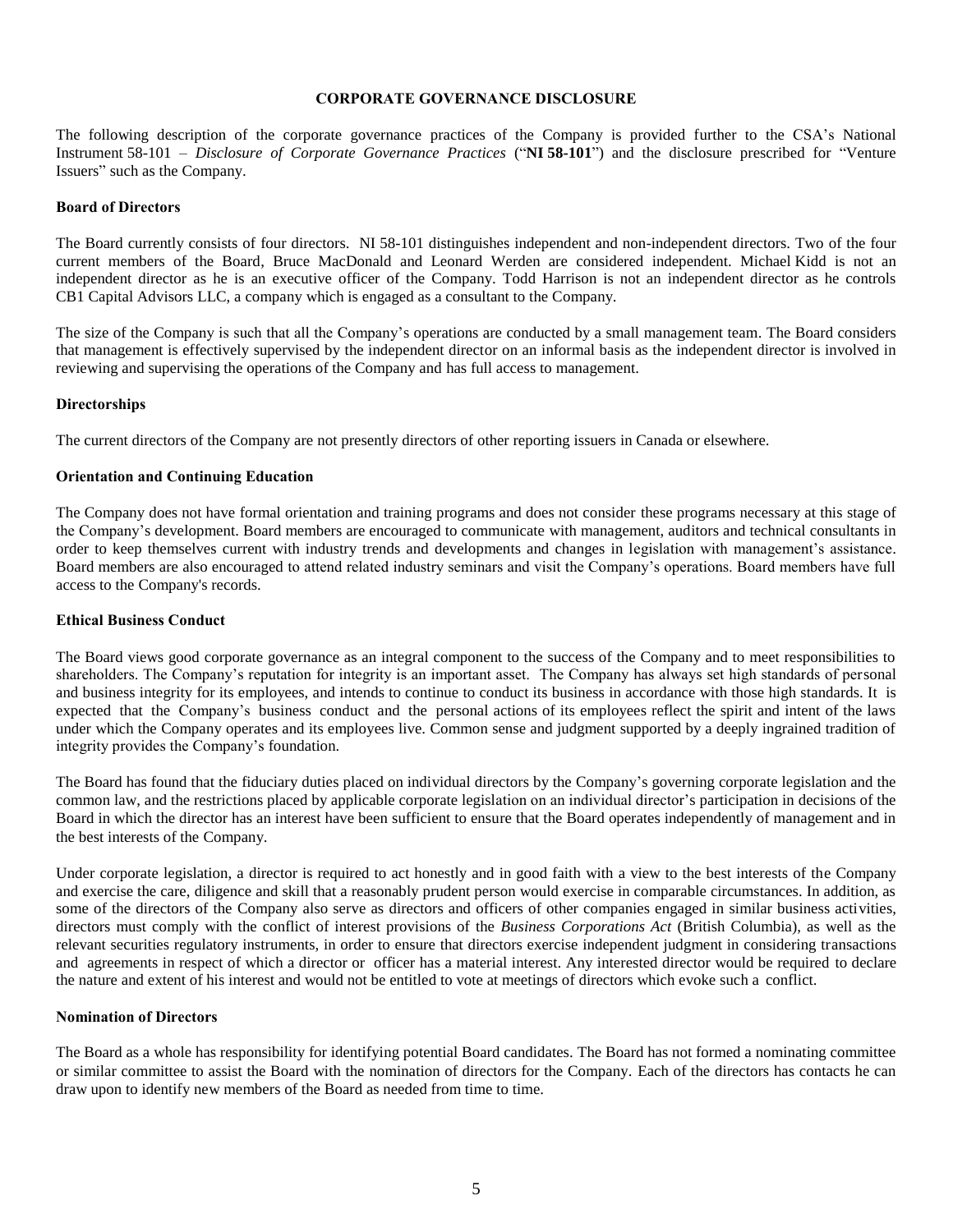The Board will continually assess its size, structure and composition, taking into consideration its current strengths, skills and experience, proposed retirements and the requirements and strategic direction of the Company. As required, directors will recommend suitable candidates for consideration as members of the Board.

### **Compensation**

The Company has a Corporate Governance and Compensation Committee consisting of Bruce MacDonald (Chair), Leonard Werden and Todd Harrison, of which Bruce MacDonald is considered an independent director. The independent member of the Corporate Governance and Compensation Committee must approve any compensation paid to a director or the officer acting as CEO. The Corporate Governance and Compensation Committee reviews annually, and submits to the Board for its approval, the compensation to be paid to members of the Board as directors after taking into account any director compensation guidelines established by the Board. With respect to the officer acting as CEO, the Corporate Governance and Compensation Committee is responsible for reviewing and considering corporate goals and objectives relevant to compensation for the CEO, evaluating the performance of the CEO in light of those corporate goals and objectives, and determining the level of compensation for the CEO based on this evaluation. See "Executive Compensation".

### **Other Board Committees**

The Board of Directors of the Company has no standing committees other than the Audit Committee and the Corporate Governance and Compensation Committee.

### **Assessments**

The Board does not consider that formal assessments would be useful at this stage of the Company's development. The Board conducts informal annual assessments of the Board's effectiveness, the individual directors and its Audit Committee and its Corporate Governance and Compensation Committee. To assist in its review, the Board conducts informal surveys of its directors.

### **AUDIT COMMITTEE DISCLOSURE**

Pursuant to the *Business Corporations Act* (British Columbia) and the CSA's National Instrument 52-110 – *Audit Committees* ("**NI 52-110**"), the Company is required to have an audit committee.

### **Audit Committee Charter**

Pursuant to NI 52-110, the Company's Audit Committee is required to have a charter. A copy of the Company's Audit Committee Charter is set out in Appendix A to this Information Circular.

The primary function of the Audit Committee is to assist the Board of Directors in fulfilling its financial oversight responsibilities by reviewing (1) the financial reports and other financial information provided by the Company to regulatory authorities and shareholders, (2) the Company's systems of internal controls regarding finance and accounting, and (3) the Company's auditing, accounting and financial reporting processes. Consistent with this function, the Committee encourages continuous improvement of, and fosters adherence to, the Company's policies, procedures and practices at all levels.

#### **Composition of the Audit Committee**

As at the date of this Information Circular, the following is information on the members of the Company's Audit Committee:

| <b>Name</b>                | Independent | <b>Financial Literacy</b> |
|----------------------------|-------------|---------------------------|
| D. Bruce Macdonald (Chair) | Yes.        | Yes                       |
| <b>Todd Harrison</b>       | No          | Yes                       |
| Leonard Werden             | Yes.        | Yes                       |

#### **Relevant Education and Experience**

The educational background or experience of each of the following members of the Audit Committee has enabled each to perform his responsibilities as an Audit Committee member and has provided the member with an understanding of the accounting principles used by the Company to prepare its financial statements, including the ability to assess the general application of such accounting principles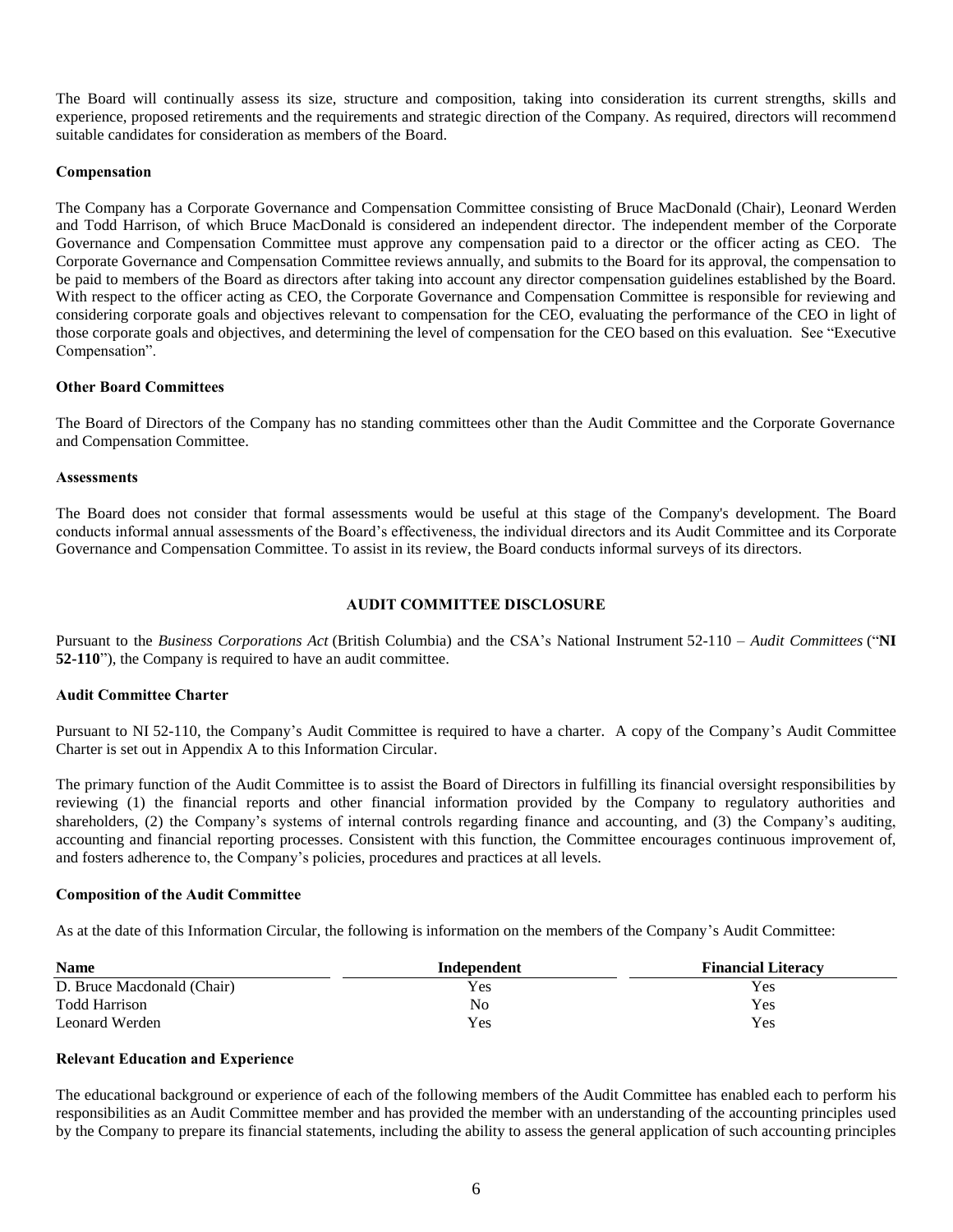in connection with the accounting estimates, accruals and reserves. All members have experience analyzing and evaluating financial statements that present a breadth and level of complexity of accounting issues that are generally comparable to the breadth and complexity of issues that can reasonably be expected to be raised by the Company's financial statements, or have experience actively supervising one or more individuals engaged in such activities, and all have an understanding of internal controls and financial reporting procedures.

**D. Bruce Macdonald** – Mr. Macdonald is a former senior banking executive with over 35 years of experience in the financial services industry, including extensive expertise in the capital markets sector. He is recognized for strategic planning, innovation and execution with a focus on risk management and corporate governance, and he has a proven track record of building new businesses and leading high-performing teams. Mr. Macdonald holds an ICD.D designation from the Institute of Corporate Directors.

**Todd Harrison** *–* Mr. Harrison has nearly 30 years of experience on Wall Street through roles such as VP at Morgan Stanley and President of Cramer Berkowitz. He is currently acts as Chief Investment Officer of CB1 Capital Management ("**CB1 Capital**") an investment advisory firm which Mr. Harrison founded in 2017 that invests in stocks focused on cannabinoid-based wellness solutions and other cannabis-based bio-pharmaceutical applications, therapies, and other use-cases. Mr. Harrison is also an author and Emmy award-winning executive producer for his work at financial media company, Minyanville, and has lectured at numerous academic institutions, has appeared on CNBC, CNN, FOX, Bloomberg TV, and has been featured across numerous publications and platforms. Mr. Harrison has a Bachelor of Science degree in Finance from Syracuse University.

**Leonard Werden** – Mr. Werden was formerly a certified Millwright for over 30 years, and has been involved in numerous projects, including the Cyclotron Project for TRIUMF (Canada's national laboratory for particle and nuclear physics) at the University of British Columbia. Mr. Werden was also former CEO of Seashore Organic Marijuana Corp. (which transitioned to Veritas Pharma Inc.) until February 2016.

## **Audit Committee Oversight**

At no time since February 1, 2021, was a recommendation of the Audit Committee to nominate or compensate an external auditor not adopted by the Company's Board of Directors.

## **Reliance on Certain Exemptions**

At no time since February 1, 2021, has the Company relied on the exemption in section 2.4 of NI 52-110 (*De Minimis Non-audit Services*), subsection 6.1.1(4) of NI 52-110 (*Circumstances Affecting the Business or Operations of the Venture Issuer*), subsection 6.1.1(5) of NI 52-110 (*Events Outside Control of Member*), subsection 6.1.1(6) of NI 52-110 (*Death, Incapacity or Resignation*) or an exemption from NI 52-110, in whole or in part, granted under Part 8 (*Exemption*) of NI 52-110 by a securities regulatory authority or regulator.

## **Pre-approval Policies and Procedures for Non-Audit Services**

The Audit Committee has not adopted specific policies and procedures for the engagement of non-audit services.

## **External Auditor Service Fees (By Category)**

\_\_\_\_\_\_\_\_\_\_\_\_\_\_\_\_\_\_\_\_\_\_\_\_\_\_\_

The aggregate fees billed by the Company's external auditor in each of the last two financial years of the Company for services in each of the categories indicated are as follows:

| <b>Financial Year Ended</b> | <b>Audit Fees</b> | <b>Audit Related Fees</b> <sup>(1)</sup> | Tax $\mathrm{Fees}^{(2)}$ | All Other Fees $^{(3)}$ |
|-----------------------------|-------------------|------------------------------------------|---------------------------|-------------------------|
| January 31, 2022            | C\$216,000        | C\$146.100                               | C\$55,800                 | 17,100                  |
| January 31, 2021            | C\$216,000        | Nil                                      | C\$23.850                 | Nil                     |

<span id="page-6-0"></span><sup>(1)</sup> Pertains to assurance and related services that are reasonably related to the performance of the audit or review of the Company's financial statements and that are not reported under "Audit Fees". The nature of the services comprising the fees disclosed under this category relates to audit fees for companies acquired and fees for the review of interim financial statements.

<span id="page-6-1"></span>(2) Pertains to professional services for tax compliance, tax advice and tax planning.

<span id="page-6-2"></span>(3) Pertains to products and services other than services reported under the other categories.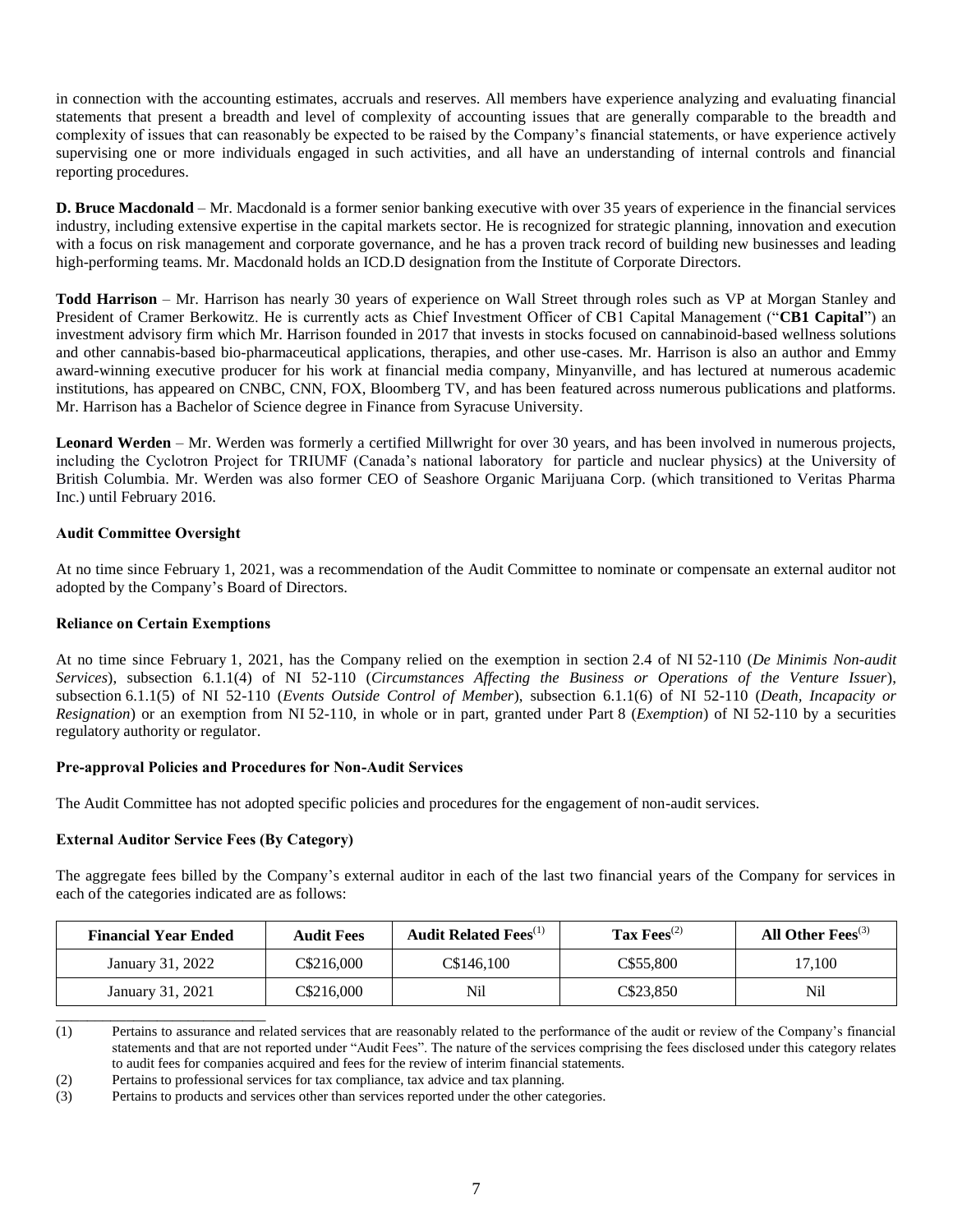## **Venture Issuers Exemption**

<span id="page-7-0"></span>The Company is relying upon the exemption in section 6.1 of NI 52-110 which exempts "venture issuers" from the requirements of Part 3 (*Composition of the Audit Committee)* and Part 5 (*Reporting Obligations)* of NI 52-110.

### **EXECUTIVE COMPENSATION**

#### **Currency**

**The following information is presented in United States dollars (US\$), the Company's presentation currency, unless otherwise noted.**

#### **Director and Named Executive Officer Compensation Excluding Compensation Securities**

#### *Named Executive Officers*

Set out below are particulars of compensation paid to the following persons (the "**Named Executive Officers**" or "**NEOs**"):

- (a) each individual who, in respect of the Company, during any part of the most recently completed financial year, served as chief executive officer, including an individual performing functions similar to a chief executive officer ("**CEO**");
- (b) each individual who, in respect of the Company, during any part of the most recently completed financial year, served as chief financial officer, including an individual performing functions similar to a chief financial officer ("**CFO**");
- (c) in respect of the Company and its subsidiaries, the most highly compensated executive officer (other than the CEO and CFO) at the end of the most recently completed financial year whose total compensation was more than \$150,000, as determined in accordance with applicable securities rules, for that financial year; and
- (d) each individual who would be a NEO under paragraph (c) but for the fact that the individual was not an executive officer of the Company, and not acting in a similar capacity, at the end of that financial year.

For the year ended January 31, 2022, the Company had two Named Executive Officers, namely Sonny Newman (President and CEO), and Michael Kidd (CFO and Corporate Secretary).

#### **Table of Compensation Excluding Compensation Securities**

The following table sets out compensation paid, payable, awarded, granted, given, or otherwise provided, directly or indirectly, by the Company or a subsidiary of the Company, to each NEO and director, in any capacity, for each of the Company's financial years ended January 31, 2022 and 2021.

| Table of compensation excluding compensation securities                                 |              |                                                                |                        |                                                   |                                        |                                                                    |                                                           |
|-----------------------------------------------------------------------------------------|--------------|----------------------------------------------------------------|------------------------|---------------------------------------------------|----------------------------------------|--------------------------------------------------------------------|-----------------------------------------------------------|
| Name and<br>principal position                                                          | Year         | Salary, consulting<br>fee, retainer or<br>commission<br>$(\$)$ | <b>Bonus</b><br>$(\$)$ | <b>Committee</b><br>or meeting<br>fees<br>$($ \$) | Value of<br>perquisites<br><b>(\$)</b> | Value of all<br>other<br>compensation<br>$\left( \text{\$}\right)$ | <b>Total</b><br>compensation<br>$\left( \text{\$}\right)$ |
| <b>SONNY NEWMAN</b><br>President and CEO                                                | 2022<br>2021 | 267,119<br>439,532                                             | Nil<br>Nil             | Nil<br>Nil                                        | (1)<br>(1)                             | Nil<br>Nil                                                         | 267,119<br>439.532                                        |
| MICHAEL $K$ IDD <sup><math>(2)</math></sup><br>CFO, Corporate Secretary<br>and Director | 2022<br>2021 | 161,874<br>153,210                                             | Nil<br>Nil             | Nil<br>Nil                                        | (1)<br>(1)                             | Nil<br>Nil                                                         | 161.874<br>153.210                                        |
| RUSSELL ROTONDI $^{(3)}$<br>Former General Counsel                                      | 2022<br>2021 | 76.527<br>150.000                                              | Nil<br>Nil             | Nil<br>Nil                                        | (5)<br>(1)                             | Nil<br>Nil                                                         | 76.527<br>150,000                                         |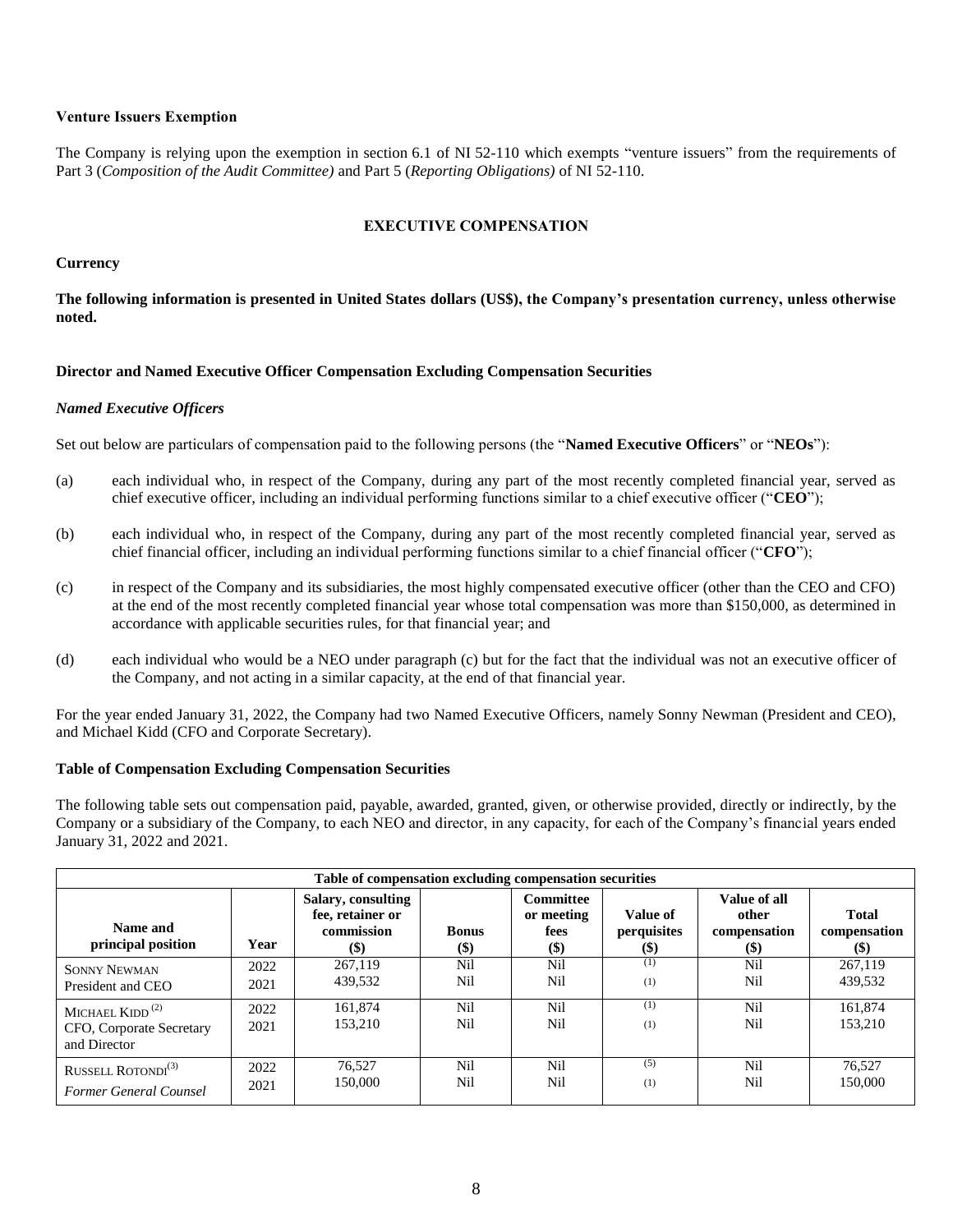| Table of compensation excluding compensation securities                                                   |              |                                                                       |                            |                                                        |                                                              |                                                     |                                               |
|-----------------------------------------------------------------------------------------------------------|--------------|-----------------------------------------------------------------------|----------------------------|--------------------------------------------------------|--------------------------------------------------------------|-----------------------------------------------------|-----------------------------------------------|
| Name and<br>principal position                                                                            | Year<br>2022 | Salary, consulting<br>fee, retainer or<br>commission<br>$(\$)$<br>Nil | <b>Bonus</b><br>\$)<br>Nil | <b>Committee</b><br>or meeting<br>fees<br>$($)$<br>Nil | Value of<br>perquisites<br>$\left( \mathbb{S}\right)$<br>(5) | Value of all<br>other<br>compensation<br>(S)<br>Nil | <b>Total</b><br>compensation<br>$(\$)$<br>Nil |
| $SKYLER$ PINNICK <sup>(4)</sup><br><b>Former Chief Marketing</b><br><b>Officer and Former</b><br>Director | 2021         | 10.577                                                                | Nil                        | Nil                                                    | (5)                                                          | Nil                                                 | 10,577                                        |
| TODD HARRISON <sup>(6)</sup><br>Director                                                                  | 2022<br>2021 | $240,000^{(7)}$<br>$240,000^{(7)}$                                    | Nil<br>Nil                 | Nil<br>Nil                                             | (1)<br>(1)                                                   | Nil<br>Nil                                          | 240,000<br>240,000                            |
| D. BRUCE MACDONALD <sup>(8)</sup><br>Chairman of the Board and<br>Director                                | 2022<br>2021 | Nil<br>Nil                                                            | Nil<br>Nil                 | Nil<br>Nil                                             | (5)<br>(5)                                                   | Nil<br>Nil                                          | Nil<br>Nil                                    |
| LEONARD (WILL) WERDEN<br>Director                                                                         | 2022<br>2021 | Nil<br>Nil                                                            | Nil<br>Nil                 | Nil<br>Nil                                             | (5)<br>(5)                                                   | Nil<br>Nil                                          | Nil<br>Nil                                    |

\_\_\_\_\_\_\_\_\_\_\_\_\_\_\_\_\_\_\_\_\_\_\_\_\_ (1) Perquisites that are not generally available to all employees did not exceed 10% of the NEO or director's total salary.

(2) Mr. Kidd was not paid any compensation for his role as a director of the Company.

- (3) Mr. Rotondi resigned as General Counsel of the Company on July 5, 2021.
- (4) Mr. Pinnick resigned as Chief Marketing Officer of the Company on December 17, 2021 and did not stand for re-election at the Company's annual general meeting held on December 17, 2021 and, therefore, ceased to be a director on December 17, 2021.
- (5) Perquisites that are not generally available to all employees did not exceed \$15,000.
- (6) Mr. Harrison was appointed a director of the Company on January 28, 2021.
- (7) Amount paid as a consulting fee to CB1 Capital Advisors LLC, a company controlled by Mr. Harrison. See ["Employment,](#page-11-0)  [Consulting and Management Agreements or Arrangements"](#page-11-0) for further details.
- (8) Mr. MacDonald was appointed Chairman of the Board on August 17, 2020.

## **External Management Companies**

Except as disclosed herein, none of the NEOs or directors of the Company have been retained or employed by an external management company which has entered into an understanding, arrangement or agreement with the Company to provide executive management services to the Company, directly or indirectly. See ["Employment, Consulting and Management Agreements or](#page-11-0)  [Arrangements"](#page-11-0) for a description of the Company's consulting agreements with the Company's NEOs.

## **Stock Options and Other Compensation Securities**

The following table discloses all compensation securities granted or issued to each NEO and director by the Company or one of its subsidiaries in the financial year ended January 31, 2022 for services provided or to be provided, directly or indirectly, to the Company or any of its subsidiaries and the total amount of compensation securities held as at the Company's financial year end of January 31, 2022.

| <b>Compensation Securities</b>                                     |                                     |                                                                                                                          |                           |                                                                             |                                                                                                     |                                                                                           |                    |                                                                                              |
|--------------------------------------------------------------------|-------------------------------------|--------------------------------------------------------------------------------------------------------------------------|---------------------------|-----------------------------------------------------------------------------|-----------------------------------------------------------------------------------------------------|-------------------------------------------------------------------------------------------|--------------------|----------------------------------------------------------------------------------------------|
| Name and position                                                  | Type of<br>compensation<br>security | Number of<br>compensation<br>securities,<br>number of<br>underlying<br>securities, and<br>percentage of<br>$class^{(1)}$ | Date of issue or<br>grant | Issue,<br>conversion<br>or exercise<br>price<br>$\left( \mathbf{\$}\right)$ | <b>Closing price</b><br>of security or<br>underlying<br>security on<br>date of grant<br><b>(\$)</b> | <b>Closing price</b><br>of security or<br>underlying<br>security at<br>year end<br>$(\$)$ | <b>Expiry date</b> | <b>Total</b><br>amount of<br>compensation<br>securities held<br>as at<br>January 31,<br>2022 |
| <b>SONNY NEWMAN</b><br>President and CEO                           | Options                             | Nil                                                                                                                      | N/A                       | N/A                                                                         | N/A                                                                                                 | N/A                                                                                       | N/A                | 1,000,000                                                                                    |
| <b>MICHAEL KIDD</b><br>CFO, Corporate<br>Secretary and<br>Director | Options                             | Nil                                                                                                                      | N/A                       | N/A                                                                         | N/A                                                                                                 | N/A                                                                                       | N/A                | 190,000                                                                                      |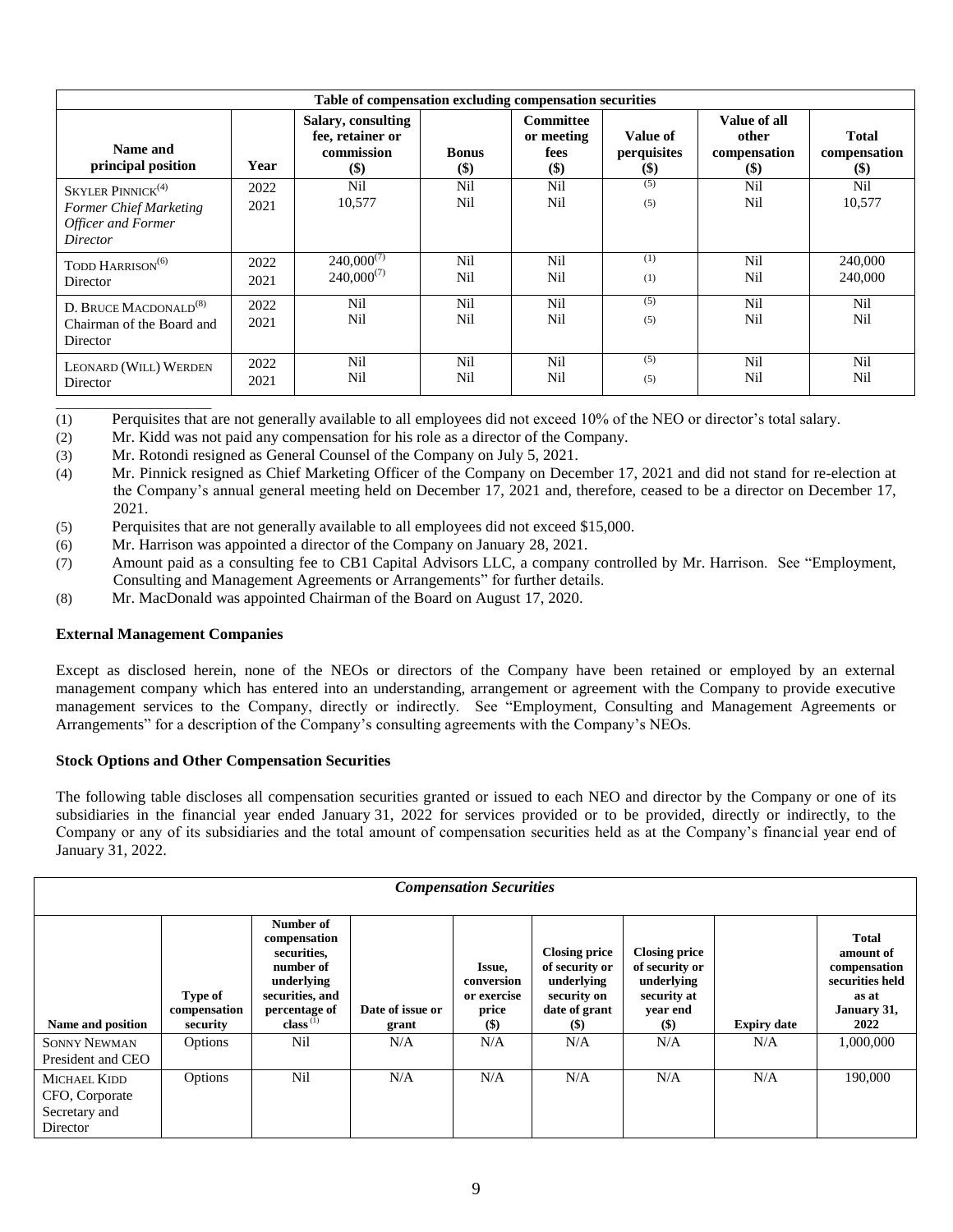| <b>Compensation Securities</b>                                                       |                                     |                                                                                                                           |                           |                                                       |                                                                                               |                                                                                          |                    |                                                                                              |
|--------------------------------------------------------------------------------------|-------------------------------------|---------------------------------------------------------------------------------------------------------------------------|---------------------------|-------------------------------------------------------|-----------------------------------------------------------------------------------------------|------------------------------------------------------------------------------------------|--------------------|----------------------------------------------------------------------------------------------|
|                                                                                      |                                     |                                                                                                                           |                           |                                                       |                                                                                               |                                                                                          |                    |                                                                                              |
| Name and position                                                                    | Type of<br>compensation<br>security | Number of<br>compensation<br>securities,<br>number of<br>underlying<br>securities, and<br>percentage of<br>class $^{(1)}$ | Date of issue or<br>grant | Issue,<br>conversion<br>or exercise<br>price<br>$($)$ | <b>Closing price</b><br>of security or<br>underlying<br>security on<br>date of grant<br>$($)$ | <b>Closing price</b><br>of security or<br>underlying<br>security at<br>vear end<br>$($)$ | <b>Expiry date</b> | <b>Total</b><br>amount of<br>compensation<br>securities held<br>as at<br>January 31,<br>2022 |
| <b>RUSSEL ROTONDI</b>                                                                | Options                             | Nil                                                                                                                       | N/A                       | N/A                                                   | N/A                                                                                           | N/A                                                                                      | N/A                | 50,000                                                                                       |
| Former General<br>Counsel                                                            |                                     |                                                                                                                           |                           |                                                       |                                                                                               |                                                                                          |                    |                                                                                              |
| <b>SKYLER PINNICK</b><br>Former Chief<br>Marketing Officer<br>and Former<br>Director | Options                             | Nil                                                                                                                       | N/A                       | N/A                                                   | N/A                                                                                           | N/A                                                                                      | N/A                | Nil                                                                                          |
| <b>TODD HARRISON</b><br>Director                                                     | Options                             | Nil                                                                                                                       | N/A                       | N/A                                                   | N/A                                                                                           | N/A                                                                                      | N/A                | 650,000                                                                                      |
| D. BRUCE<br><b>MACDONALD</b><br>Chairman of the<br>Board and Director                | Options                             | Nil                                                                                                                       | N/A                       | N/A                                                   | N/A                                                                                           | N/A                                                                                      | N/A                | 250,000                                                                                      |
| LEONARD (WILL)<br><b>WERDEN</b><br>Director                                          | Options                             | Nil                                                                                                                       | N/A                       | N/A                                                   | N/A                                                                                           | N/A                                                                                      | N/A                | Nil                                                                                          |

<span id="page-9-0"></span>(1) The numbers under this column represent the number of options and the same number of Common Shares underlying the related options.

No compensation security has been re-priced, cancelled and replaced, had its term extended, or otherwise been materially modified, in the most recently completed financial year.

There are no restrictions or conditions for converting, exercising or exchanging the compensation securities.

No NEO or director of the Company exercised any compensation security during the financial year ended January 31, 2022.

## <span id="page-9-1"></span>**Stock Option Plans and Other Incentive Plans**

#### *Stock Option Plan*

\_\_\_\_\_\_\_\_\_\_\_\_\_\_\_\_\_\_\_\_\_\_\_\_\_

On February 23, 2018, the Board of Directors adopted a 10% rolling stock option plan, as amended on July 9, 2021 (the "**Option Plan**"). The Option Plan provides that, subject to the requirements of the Canadian Securities Exchange (the "**CSE**"), the aggregate number of Common Shares reserved for issuance pursuant to options granted under the Option Plan will not exceed 10% of the number of Common Shares that are issued and outstanding from time to time, less the aggregate number of Common Shares then reserved for issuance pursuant to any other equity compensation arrangement.

The Option Plan is administered by the Board, which has full and final authority with respect to the granting of all options thereunder subject to the express provisions of the Option Plan. Options may be granted under the Option Plan to such directors, officers, employees or consultants of the Company and its subsidiaries as the Board may from time to time designate. The Option Plan is used to provide share purchase options to be granted in consideration of the level of responsibility of the executive as well as his or her impact or contribution to the longer-term operating performance of the Company. In determining the number of options to be granted to the executive officers, the Board takes into account the number of options, if any, previously granted to each executive officer, and the exercise price of any outstanding options to ensure that such grants are in accordance with the policies of CSE, and closely align the interests of the executive officers with the interests of shareholders of the Company. The directors of the Company are also eligible to receive stock option grants under the Option Plan, and the Company applies the same process for determining such awards to directors as with NEOs.

The exercise prices for options is determined by the Board, but shall not, in any event, be less than the greater of the closing market price of the listed security on the CSE on the trading day prior to the date of grant, and the closing market price on the date of grant, of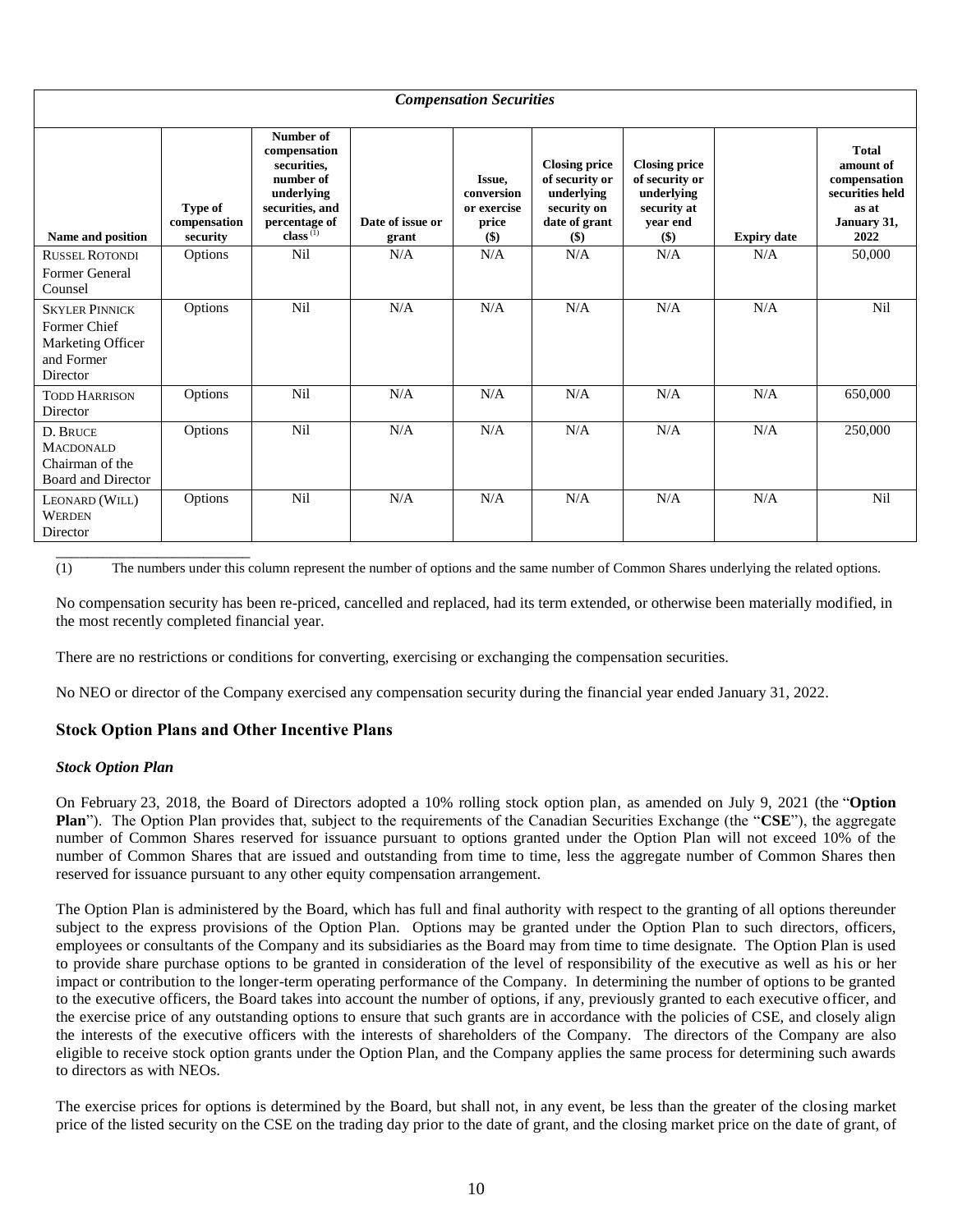the options. The Option Plan provides for a cashless exercise feature which allows an optionholder to exercise its vested options without paying the exercise price in cash, and in return, the Company will deliver the number of Common Shares to such optionholder equal to the value of the options that are "in-the-money" (i.e. the market price of the Common Shares on the date of exercise less the exercise price of the respective options). Options may be granted for a maximum term of 10 years. All grants of options pursuant to the Option Plan comply with Section 2.25 of National Instrument 45-106 – *Prospectus Exemptions* and the Option Plan provides that the number of Common Shares which may be reserved for issuance on a yearly basis to any one person under the Option Plan and any other equity compensation arrangement shall not exceed 5% of the outstanding Common Shares at the time of the grant. Moreover, the number of Common Shares which may be reserved for issuance on a yearly basis to any one consultant under the Option Plan and any other equity compensation arrangement shall not exceed 2% of the outstanding Common Shares at the time of the grant, and, unless the Company has received disinterred shareholder approval to do so pursuant to the policies of the CSE, the number of Common Shares reserved for issuance to insiders under the Option Plan and any other equity based compensation arrangement shall not exceed 10% of the outstanding Common Shares at the time of the grant.

### *Restricted Share Unit Plan*

On July 17, 2018, the Board adopted a restricted share unit plan (the "**RSU Plan**"). The RSU Plan provides for the grant of the right to acquire fully paid and non-assessable Common Shares ("**Restricted Share Units**" or "**RSUs**"), as applicable, in accordance with the terms of the RSU Plan to participants ("**Participants**"), being part-time or full-time employees or consultants of the Company or certain related entities. The maximum aggregate number of Common Shares issuable under the RSU Plan is 750,000 Common Shares.

The aggregate number of Common Shares issuable to insiders pursuant to Restricted Share Units and all other security based compensation arrangements, at any time, shall not exceed 10% of the total number of Common Shares then outstanding. The aggregate number of Common Shares issued to insiders pursuant to Restricted Share Units and all other security based compensation arrangements, within a one year period, shall not exceed 10% of the total number of Common Shares then outstanding. The aggregate number of Common Shares reserved for issuance upon the exercise of Restricted Share Units to any one person or entity within any one year period under all security based compensation arrangements shall not exceed 5% of the total number of Common Shares then outstanding.

The Board will determine the period of time during which a Restricted Share Unit is not vested and the Participant holding such Restricted Share Unit remains ineligible to receive Common Shares (the "**Restricted Period**") applicable to such Restricted Share Units. In addition, at the sole discretion of the Board, at the time of grant, the Restricted Share Units may be subject to performance conditions to be achieved by the Company, a class of Participants or by a particular Participant on an individual basis, within a Restricted Period, for such Restricted Share Units to entitle the holder thereof to receive the underlying Common Shares. Upon the expiry of the applicable Restricted Period (or on the deferred payment date (as described below), as applicable), a Restricted Share Unit shall be automatically settled and the underlying Common Share shall be issued to the holder of such Restricted Share Unit, which Restricted Share Unit shall then be cancelled. Any Restricted Share Unit which has been granted under the RSU Plan and which has been settled and cancelled in accordance with the terms of the RSU Plan will again be available under the RSU Plan.

Participants who are (i) employees; (ii) residents of Canada for the purposes of the *Income Tax Act (Canada)*; and (iii) not subject to the provisions of the Internal Revenue Code may elect to defer to receive all or any part of their Common Shares until one or more deferred payment dates, which is the date after the Restricted Period, which is the earlier of (i) the date which the Participant has elected to defer receipt of Common Shares; and (ii) the date the Participant retires from employment with the Company or related entity. Any other Participants may not elect a deferred payment date.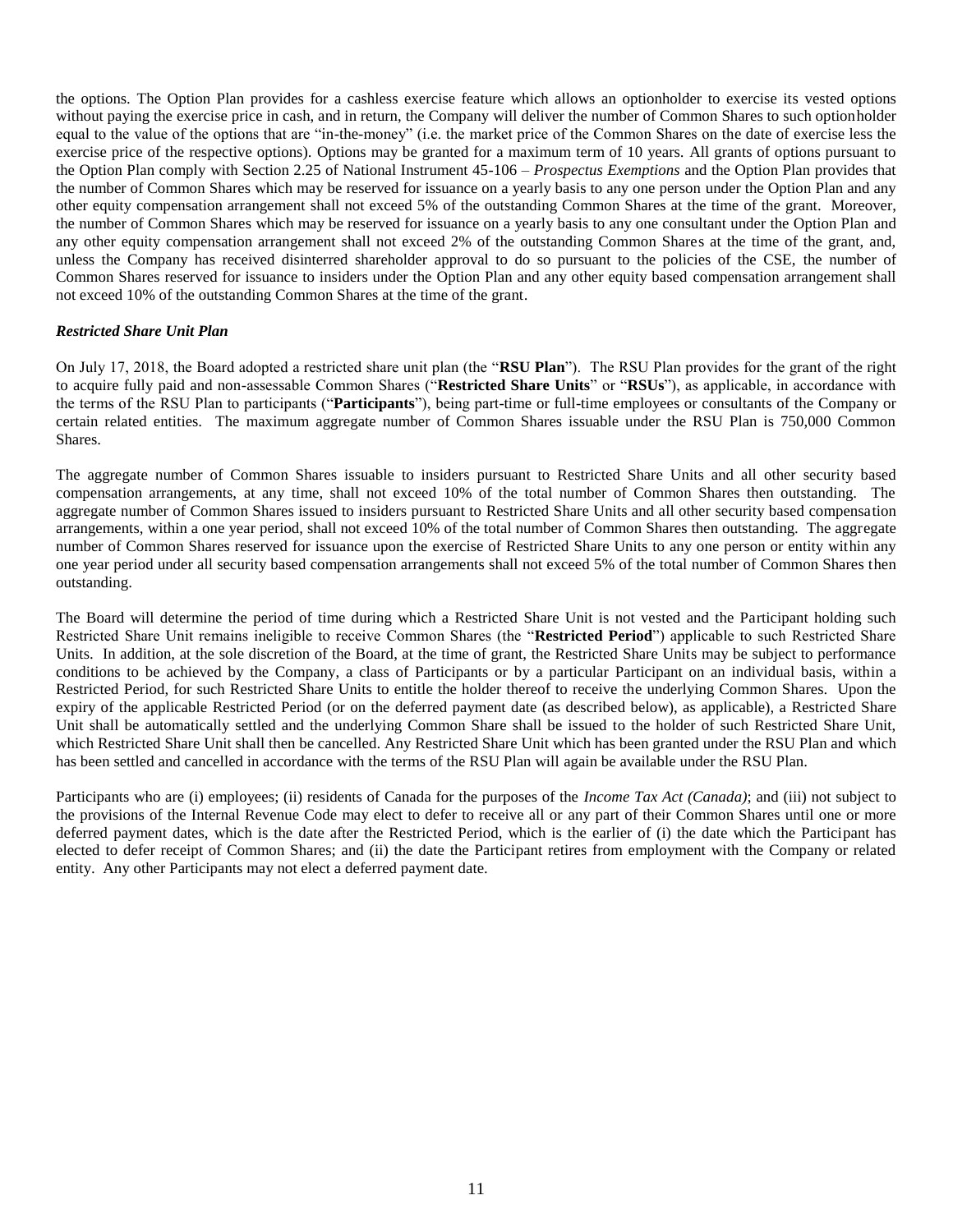### <span id="page-11-0"></span>**Employment, Consulting and Management Agreements or Arrangements**

### *Sonny Newman, President and CEO*

On January 1, 2019, the Company entered into a consulting agreement with Sonny Newman. Pursuant to the terms of the consulting agreement the Company agreed to pay Mr. Newman 5% of after-tax earnings of the C21 Nevada operations. Mr. Newman was paid \$234,398 in the year ended January 31, 2020. On July 1, 2020, this consulting agreement was replaced with an offer letter to pay Mr. Newman \$200,000 per year and the pro rated amount of \$110,000 was paid to him by the Company in 2021. The employment is at will and there is no termination or change of control provisions.

### *Michael Kidd, Chief Financial Officer*

The Company entered into an employment agreement with Michael Kidd dated May 4, 2018 (the "**Kidd Employment Agreement**"). Pursuant to the Kidd Employment Agreement, the Company agreed to employ Mr. Kidd as CFO on a full-time basis for a term of five years. For his services as CFO, the Company agreed to pay Mr. Kidd an annual base salary of C\$230,000, to be increased by 10% each year and subject to bonuses as determined by the Corporate Governance and Compensation Committee. The Company also granted to Mr. Kidd special warrants to purchase 230,000 Common Shares at a price of C\$1.38 per share. In January 2019, Mr. Kidd and the Company agreed to a revised base salary of C\$204,000. In the event that Mr. Kidd is terminated for any reason (other than for cause or in the event of criminal or civil fraud), the Company shall pay Mr. Kidd a termination payment of C\$300,000 and any outstanding stock options shall remain in effect for not less than 12 months.

#### *Todd Harrison, Director*

On January 28, 2021, Todd Harrison was appointed director of the Company. On September 1, 2019, the Company entered into a consulting services agreement with CB1, a company controlled by Todd Harrison. The contract paid CB1 \$20,000 per month for an initial term of one year, which was renewed for two further years.

Except as disclosed herein, the Company has no other employment contracts or consulting agreements with any other Named Executive Officer or director.

#### **Oversight and Description of Director and Named Executive Officer Compensation**

The main objective of the Company's executive compensation program will be to attract, retain, and engage high-quality, high-performance executives who have the experience and ability to successfully execute the Company's strategy and deliver value to the Company's shareholders.

The objectives of the Company's executive compensation program will be as follows:

- (i.) compensate executives competitively for the leadership, skills, knowledge, and experience necessary to perform their duties;
- (ii.) align the actions and economic interests of executives with the interests of shareholders; and,
- (iii.) encourage retention of executives.

The Corporate Governance and Compensation Committee has the responsibility to administer the compensation policies related to the executive management of the Company. The Corporate Governance and Compensation Committee annually reviews and sets remuneration of executive officers and directors and the Company relies on recommendations made by the Corporate Governance and Compensation Committee after their review to determine compensation paid to executive officers and directors.

The independent director, being D. Bruce Macdonald, determined that the executive compensation program should be comprised of the following elements:

- Base Salary to compensate executives for the leadership, skills, knowledge and experience required to perform their duties; and,
- Long-term Incentive Plan to retain talented executives, reward them for their anticipated contribution to the long-term successful performance of the Company and align them with the interests of shareholders.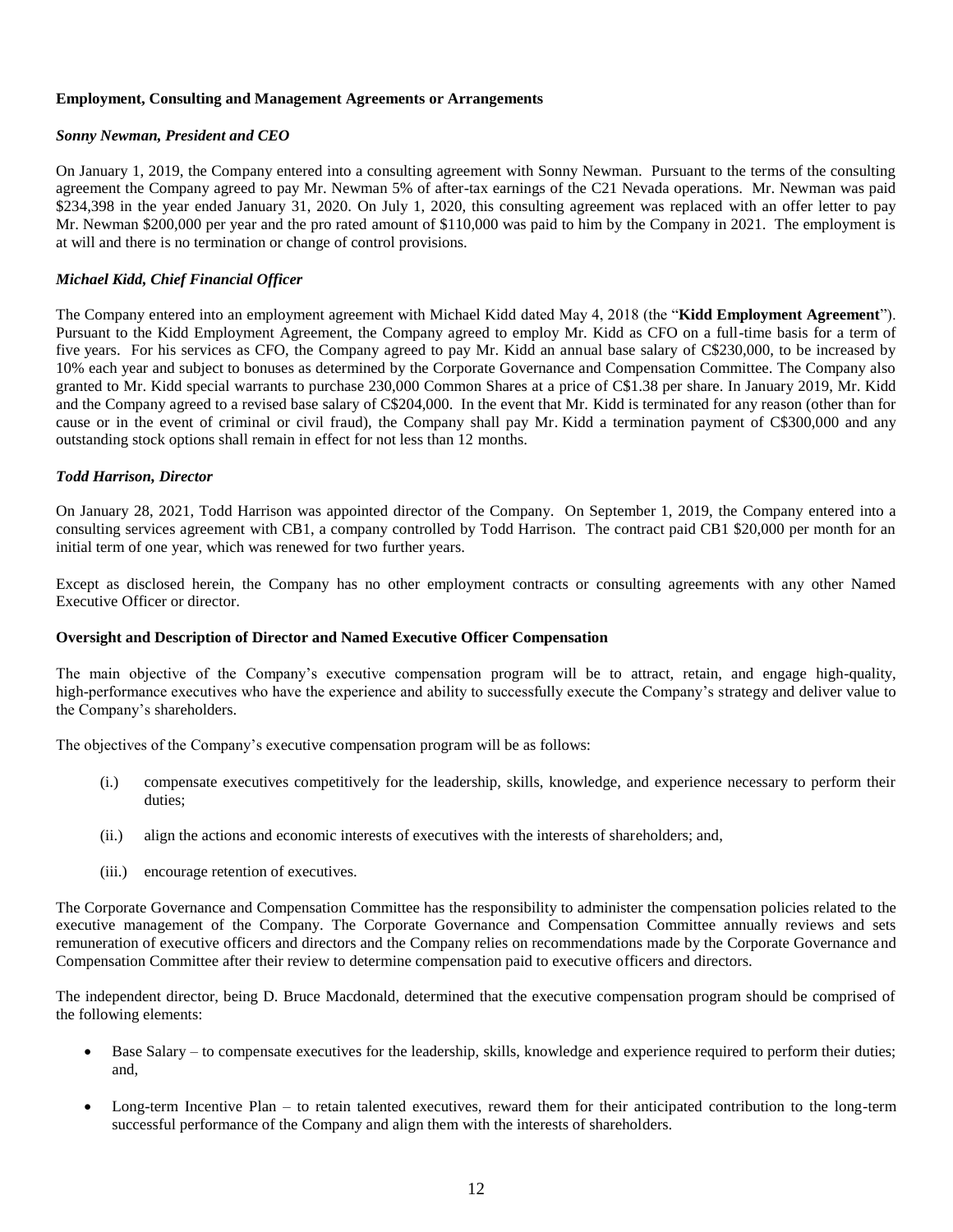See ["Employment, Consulting and Management Agreements or Arrangements"](#page-11-0) for compensation arrangements for the Company's NEOs.

The Company has not used any peer group to determine compensation for its directors and NEOs.

There have been no significant changes to the Company's compensation policies made after the financial year ended January 31, 2022 that could or will have an effect on director or NEO compensation.

### **Pension Disclosure**

\_\_\_\_\_\_\_\_\_\_\_\_\_\_\_\_\_\_\_\_\_\_\_\_\_\_\_\_\_

The Company does not provide a pension to any director or NEO.

#### **SECURITIES AUTHORIZED FOR ISSUANCE UNDER EQUITY COMPENSATION PLANS**

The following table sets out information on the Company's equity compensation plans under which Common Shares are authorized for issuance as at January 31, 2021.

| <b>Plan Category</b>                                                          | <b>Number of Securities to</b><br>be issued upon exercise<br>of outstanding options,<br>warrants and rights<br>(a) | Weighted average exercise<br>price of outstanding<br>options, warrants and<br>rights<br>(b) | Number of securities remaining<br>available for future issuance<br>under equity compensation<br>plans (excluding securities<br>reflected in column $(a)$ )<br>$\left( \mathbf{c} \right)$ |
|-------------------------------------------------------------------------------|--------------------------------------------------------------------------------------------------------------------|---------------------------------------------------------------------------------------------|-------------------------------------------------------------------------------------------------------------------------------------------------------------------------------------------|
| Equity compensation plans<br>approved by securityholders                      | N/A                                                                                                                | N/A                                                                                         | N/A                                                                                                                                                                                       |
| Equity compensation plans not<br>approved by securityholders<br>(Option Plan) | 5,615,000                                                                                                          | C\$0.84                                                                                     | $6,389,781^{(1)}$                                                                                                                                                                         |
| Equity compensation plans not<br>approved by securityholders<br>(RSU Plan)    | Nil                                                                                                                | N/A                                                                                         | $750,000^{(2)}$                                                                                                                                                                           |
| <b>Total</b>                                                                  | 6,965,000                                                                                                          |                                                                                             | 7,139,781                                                                                                                                                                                 |

## **EQUITY COMPENSATION PLAN INFORMATION**

<span id="page-12-1"></span>(2) Based on maximum aggregate number of Common Shares reserved for issuance pursuant to Restricted Share Units granted under the RSU Plan (being 750,000), less the number of Common Shares deducted from that reserve further to issuance of Common Shares in settlement of the Restricted Share Units (being Nil), with the difference being a total of 750,000 Common Shares remaining available for future issuance under the RSU Plan as at January 31, 2022.

For further information on the Company's equity compensation plans, refer to the heading ["Executive Compensation](#page-7-0) – [Stock Option](#page-9-1)  [Plans and Other Incentive Plans"](#page-9-1). A copy of the Option Plan and the RSU Plan is available for review by contacting the Company at Suite 170 - 601 West Cordova Street, Mailbox 107, Vancouver, British Columbia V6B 1G1 during normal business hours up to and including the date of the Meeting.

## **INDEBTEDNESS OF DIRECTORS AND EXECUTIVE OFFICERS**

As at the date hereof, no director or executive officer of the Company, no proposed nominee for election as a director of the Company, no associate of any such director, executive officer or proposed nominee (including companies controlled by them), no employee of the Company or any of its subsidiaries, and no former executive officer, director or employee of the Company or any of its

<span id="page-12-0"></span><sup>(1)</sup> The total number of Common Shares that may be reserved and authorized for issuance pursuant to options granted under the Company's stock option plan in effect as at January 31, 2022 was 10% of the issued and outstanding Common Shares (being 120,047,814 Common Shares as at January 31, 2022) less any Common Shares reserved for issuance under the Company's RSU Plan as at January 31, 2022 (being Nil).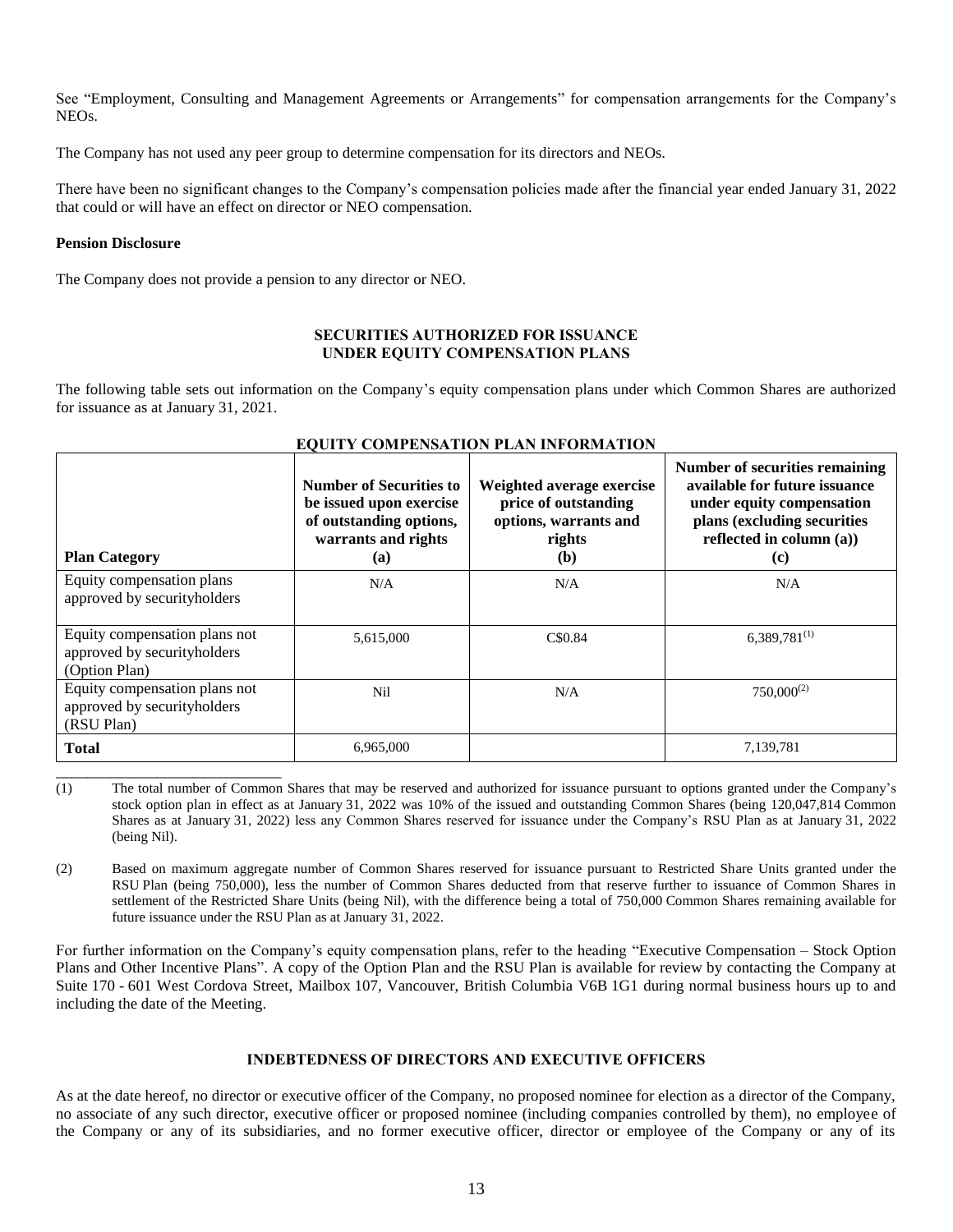subsidiaries, is indebted to the Company or any of its subsidiaries (other than for "routine indebtedness" as defined under applicable securities legislation) or is indebted to another entity where such indebtedness is the subject of a guarantee, support agreement, letter of credit or other similar arrangement or understanding provided by the Company or any of its subsidiaries.

### **INTEREST OF CERTAIN PERSONS IN MATTERS TO BE ACTED UPON**

Except as set out herein, no person who has been a director or executive officer of the Company at any time since the beginning of the Company's last financial year, no proposed nominee of management of the Company for election as a director of the Company and no associate or affiliate of the foregoing persons, has any material interest, direct or indirect, by way of beneficial ownership or otherwise, in matters to be acted upon at the Meeting other than the election of directors or the appointment of auditors.

### **INTEREST OF INFORMED PERSONS IN MATERIAL TRANSACTIONS**

Except as otherwise disclosed herein or as previously disclosed in an information circular of the Company, no informed person (i.e. insider) of the Company, no proposed director of the Company, and no associate or affiliate of any informed person or proposed director has had any material interest, direct or indirect, in any transaction since February 1, 2021 or in any proposed transaction which has materially affected or would materially affect the Company or any of its subsidiaries. **The following information is presented in United States dollars (US\$) unless Canadian dollars (C\$) are otherwise noted.**

#### **Agreement to Restructure Sonny Newman Note**

On January 15, 2019, the Company completed the acquisition of 100% of the membership interests of both Silver State Relief LLC and Silver State Cultivation LLC (collectively "**Silver State**"), both Nevada limited liability companies, from Sonny Newman, the sole owner of Silver State. Silver State operates indoor cannabis cultivation and processing in a licensed facility in Sparks, Nevada, and owns two retail licenses that operate cannabis dispensaries in Sparks and Fernley, Nevada. The total consideration for Silver State paid by the Company was \$49,105,048, which included a \$30 million secured promissory note ("**Note**") with interest at 10% issued by the Company to Mr. Newman.

On July 8, 2019, the Company reached an agreement to restructure payments under the Note as part of the Silver State purchase terms at a time when Mr. Newman was at arm's length to the Company. The Note is secured against the Silver State companies and their assets and had an outstanding principal balance of \$27 million on June 30, 2019. Mr. Newman agreed in lieu of the principal instalment of \$6.0 million due July 1 to accept such amount in an instalment of \$2 million plus interest, which has been paid, and further monthly instalments of \$800,000 per month plus interest commencing on August 1, 2019 and continuing for the ensuing four months when the monthly instalments increase to \$2 million, all of which have been paid.

On July 8, 2019, the Company appointed Mr. Newman to succeed Robert Cheney as President and Chief Executive Officer of the Company. Sonny Newman is the founder of Silver State, and has several other companies in electronics, manufacturing, electronics distribution, real estate development and an investment company.

On November 21, 2019, the Company reached an agreement to restructure payments for the \$21.8 million balance remaining on the Note. Mr. Newman agreed to cancel the December 1, 2019 principal payment of \$800,000, lower the monthly payments due thereafter by \$1,400,000 to \$600,000 per month, and reduce the annual interest rate on the Note to 9.5% from 10%. These terms were effective through July 1, 2020 at which time the balance of the Note was to be due and payable.

On June 29, 2020, the maturity date of the outstanding principal balance of the Note, which totalled \$18,200,000 at that time, was extended from July 1, 2020 to January 1, 2021. Monthly payments continued pursuant to the existing terms of the Note. In addition, the term of the lease for the Silver State Relief premises in Fernley, Nevada was extended until July 31, 2023 on the existing terms and conditions, including the Company's option to purchase the leased premises.

On November 19, 2020, Mr. Newman and the Company agreed to further amend the terms of the Note, with the remaining balance outstanding at the time being \$15,200,000. The remaining balance of the Note was termed out 30 months to May 1, 2023, and the monthly payments reduced to \$506,666 per month. All other terms of the Note remained the same. As at January 31, 2022, the outstanding balance of the Note was \$8,106,666, and is \$5,573,333 as of the date of this Information Circular.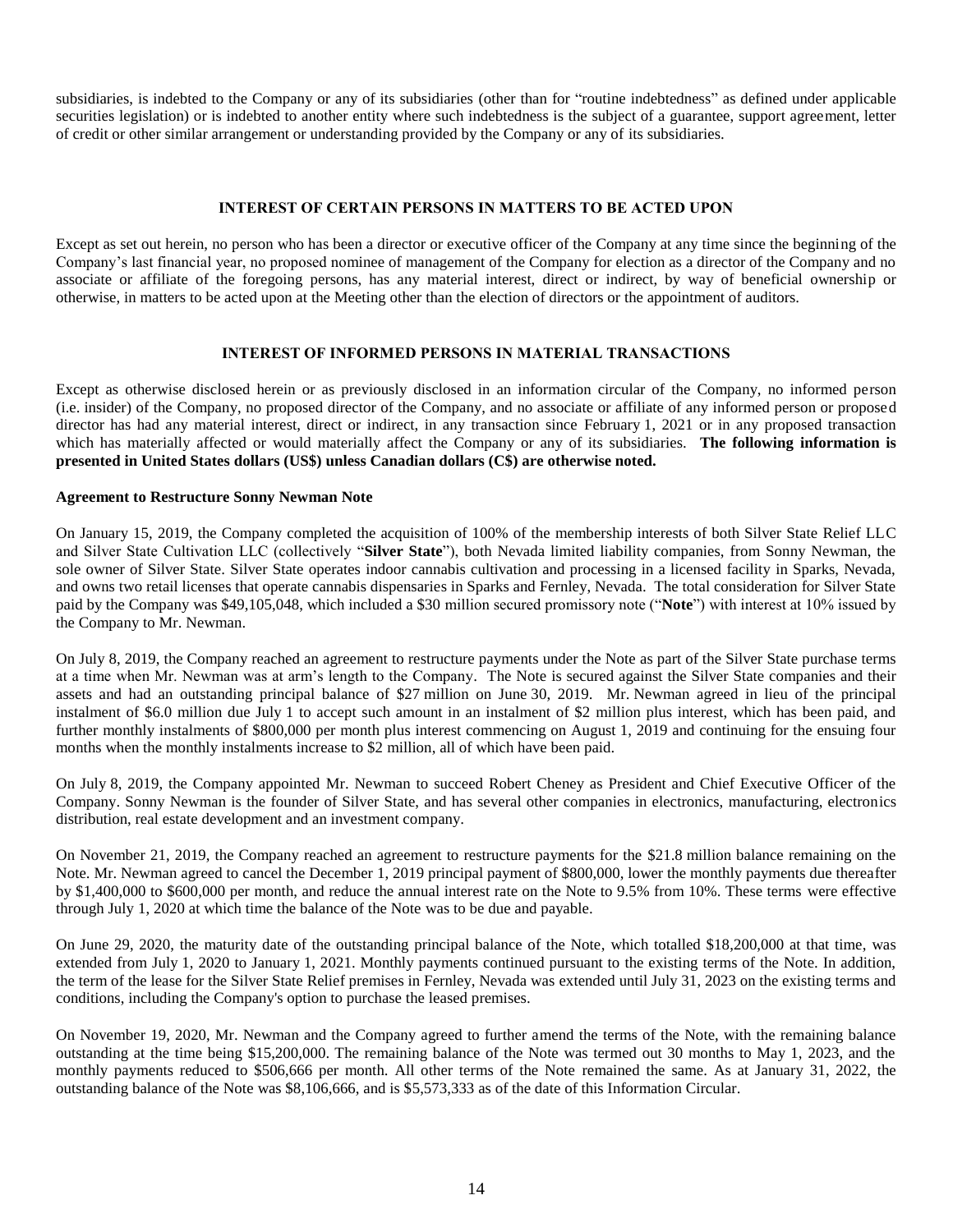#### **Phantom Earn-Out Share Settlement**

On November 18, 2021, the Company entered into an agreement (the "**Earn-Out Share Agreement**") in connection with the entitlements of certain individuals to receive a portion of the purchase price payable in connection with the acquisition of Phantom Farms in February 2019 by the issuance of up to 4.5 million Common Shares (the "**Phantom Earn-Out Shares**") to such individuals, the delivery of which was dependent on certain triggers, including various price targets as well as any change of control. Pursuant to the Earn-Out Share Agreement, the individuals who were entitled to receive the Phantom Earn-Out Shares agreed to collectively receive 1,300,000 Common Shares in exchange for their entitlements to receive the Phantom Earn-Out Shares (the "**Settlement Transaction**"). The Settlement Transaction closed on January 24, 2022. Skyler Pinnick, Chief Marketing Officer of the Company received 520,004 Phantom Earn-Out Shares in connection with the Settlement Transaction. Russell Rotondi, former General Counsel of the Company received 114,428 Phantom Earn-Out Shares in connection with the Settlement Transaction.

### **MANAGEMENT CONTRACTS**

No management functions of the Company are to any substantial degree performed by a person other than the directors or executive officers of the Company.

### **OTHER MATTERS**

Management of the Company is not aware of any other matters to come before the Meeting other than as set forth in the Notice of the Meeting. If any other matter properly comes before the Meeting, it is the intention of the persons named in the enclosed Proxy form to vote the shares represented thereby in accordance with their best judgment on such matter.

### **ADDITIONAL INFORMATION**

Additional information relating to the Company is available on SEDAR at [www.sedar.com.](http://www.sedar.com/)

Financial information relating to the Company is provided in the Company's comparative consolidated financial statements and management's discussion and analysis for its financial year ended January 31, 2022, which will be available on SEDAR at [www.sedar.com](http://www.sedar.com/) and may also be obtained by sending a written request to the CFO of the Company at the Company's registered office located at 885 West Georgia Street, Suite 1900, Vancouver, BC V6C 3H4.

DATED as of the 14th day of June, 2022.

## BY ORDER OF THE BOARD

*"Michael Kidd"*

Michael Kidd Chief Financial Officer and Corporate Secretary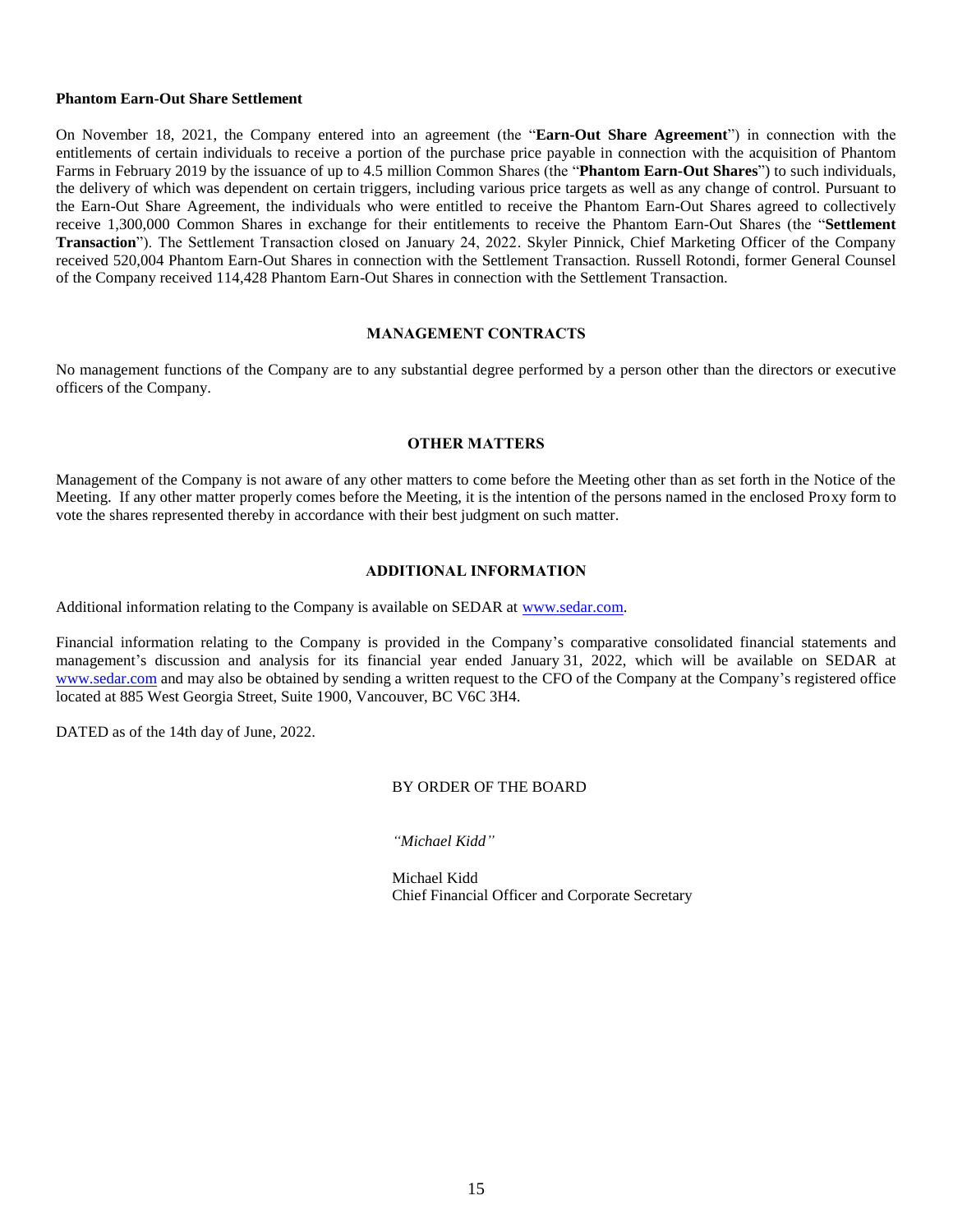#### **APPENDIX A**

## **C21 INVESTMENTS INC. (the "Company")**

#### **Audit Committee Charter**

#### **Mandate**

The primary function of the audit committee (the "Committee") is to assist the Board of Directors ("Board") in fulfilling its financial oversight responsibilities by reviewing the financial reports and other financial information provided by the Company to regulatory authorities and shareholders, the Company's systems of internal controls regarding finance and accounting and the Company's auditing, accounting and financial reporting processes. The Committee's primary duties and responsibilities are to:

- serve as an independent and objective party to oversee the Company's accounting and financial reporting processes and internal control system;
- review the Company's financial statements;
- oversee, review and appraise the performance of the Company's external auditor; and
- provide an open avenue of communication among the Company's auditor, financial and senior management and the Board.

#### **Composition**

The Committee shall be comprised of at least three directors as determined by the Board, the majority of whom shall be "independent" directors (as defined in National Instrument 52-110 – *Audit Committees*, or any successor instrument thereto, Rule 10A-3 of the United States Securities Exchange Act of 1934, as amended.

Each member of the Committee shall satisfy the financial literacy and experience requirements of applicable securities laws, rules and any applicable stock exchange requirements as determined by the Board, except as permitted by applicable securities regulatory guidelines. Each member of the Committee shall be able to read and understand fundamental financial statements, including the Company's balance sheet, income statement and cash flow statement. At least one member of the Committee must be financially sophisticated and must be an "audit committee financial expert" as defined in Item  $407(d)(5)(ii)$  and (iii) of Regulation S-K.

The determination as to whether a particular director satisfies the requirements for membership on the Committee shall be made by the full Board.

A quorum of the Committee shall be a majority of the members. Each member of the Committee will be a member of the Board. In the event of an equality of votes, the Chair of the Committee shall not have a second casting vote.

The members of the Committee shall be elected by the Board at its first meeting following the annual shareholders' meeting and shall serve until the next annual shareholders' meeting or until earlier resignation or death. The Board may remove any member from the Committee at any time with or without cause. Unless a Chair is elected by the Board, the members of the Committee may designate a Chair by a majority vote of the full Committee membership.

#### **Meetings**

The Committee shall meet at least quarterly, or more frequently as circumstances dictate or as may be prescribed by securities regulatory requirements. As part of its job to foster open communication, the Committee will meet at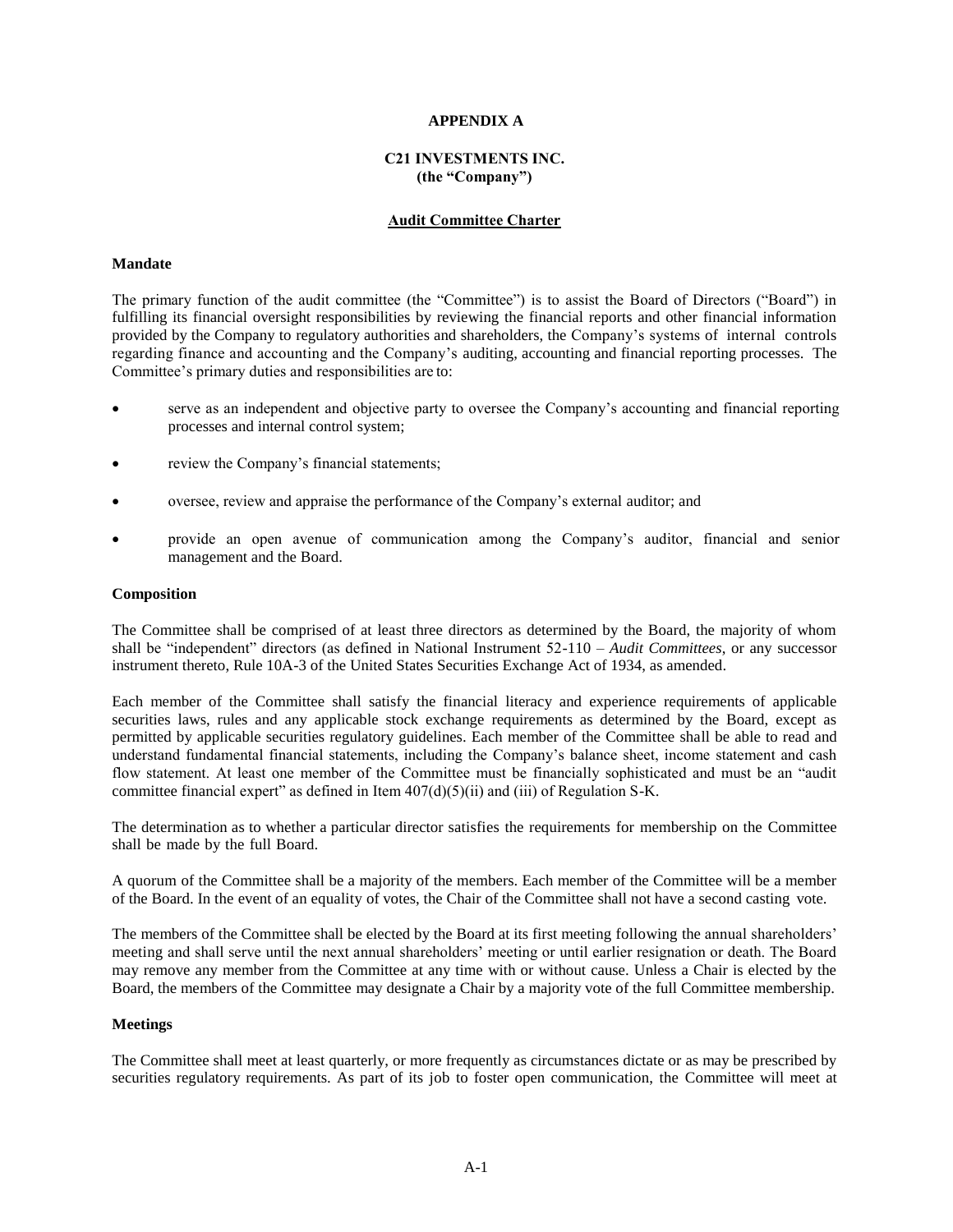least quarterly with the Chief Financial Officer and the external auditor in separate sessions. The Committee shall hold *in camera* sessions, without management present, at every meeting.

#### **Responsibilities and Duties**

To fulfill its responsibilities and duties, the Committee shall:

- 1. Documents/Reports
	- (a) review and update, if applicable or necessary, this Audit Committee Charter annually;
	- (b) review with management and the independent auditor the Company's annual and interim financial statements, management's discussion and analysis, any annual and interim earnings press releases and any reports or other financial information to be submitted to any governmental and/or regulatory body, or the public, including any certification, report, opinion, or review rendered by the external auditor for the purpose of recommending their approval to the Board prior to their filing, issue or publication. The Chair of the Committee may represent the entire Committee for purposes of this review in circumstances where time does not allow the full Committee to be available;
	- (c) review analyses prepared by management and/or the external auditor setting forth significant financial reporting issues and judgements made in connection with the preparation of the financial statements, including analyses of the effects of alternative GAAP or IFRS methods on the financial statements;
	- (d) review the effect of regulatory and accounting initiatives, as well as off balance sheet structures, on the financial statements of the Company;
	- (e) review policies and procedures with respect to directors' and officers' expense accounts and management perquisites and benefits, including their use of corporate assets and expenditures related to executive travel and entertainment, and review the results of the procedures performed in these areas by the external auditor, based on the terms of reference agreed upon by the external auditor and the Committee;
	- (f) review expenses of the Board Chair, President, Chief Executive Officer and Chief Financial Officer annually; and
	- (g) ensure that adequate procedures are in place for the review of the Company's public disclosure of financial information extracted or derived from the Company's financial statements, as well as review any financial information and earnings guidance provided to analysts and rating agencies, and periodically assess the adequacy of those procedures.

## 2. External Auditor

"External auditor" as used here shall mean any registered public accounting firm engaged for the purpose of preparing or issuing an audit report or performing other audit, review or attest services for the Company. Each such external auditor shall report directly to the Committee. With respect to the external auditor, the Committee shall:

- (a) review annually, the performance of the external auditor who shall be ultimately accountable to the Board and the Committee as representatives of the shareholders of the Company;
- (b) obtain annually, a formal written statement of external auditor setting forth all relationships between the external auditor and the Company consistent with The Public Company Accounting Oversight Board Rule 3526;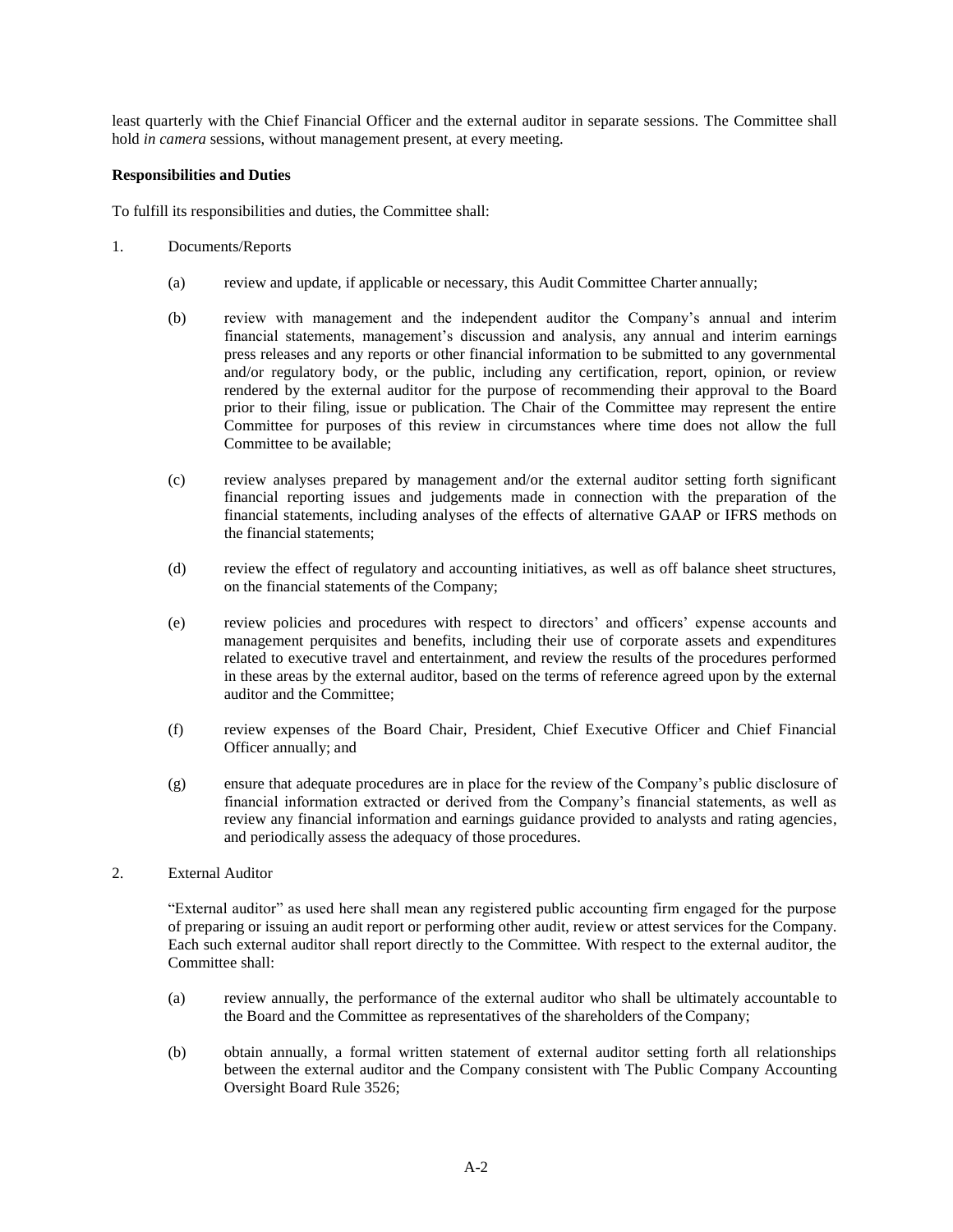- (c) review and discuss with the external auditor any disclosed relationships or services that may have an impact on the objectivity and independence of the external auditor;
- (d) take appropriate action to oversee the independence of the external auditor, including the resolution of disagreements between management and the external auditor regarding financial reporting;
- (e) appoint, retain and replace the external auditor to be nominated annually for shareholder approval;
- (f) determine the compensation to be paid to the external auditor;
- (g) oversee the work of the external auditor, including the resolution of disagreements between management and the external auditor regarding financial reporting;
- (h) at each meeting, where desired, consult with the external auditor, without the presence of management, about the quality of the Company's accounting principles, internal controls and the completeness and accuracy of the Company's financial statements;
- (i) review and approve the Company's hiring policies regarding partners, employees and former partners and employees of the present and former external auditor of the Company;
- (j) review with the external auditor the audit plan for the year-end financial statements; and
- (k) deal directly with the external auditor and pre-approve all audit and audit-related services and the fees and other compensation related thereto, and any non-audit services, provided by the Company's external auditor. The authority to pre-approve non-audit services may be delegated by the Committee to one or more independent members of the Committee, provided that such pre-approval must be presented to the Committee's first scheduled meeting following such pre-approval. Pre-approval of non-audit services is satisfied if:
	- (i) the aggregate amount of all the non-audit services that were not pre-approved is reasonably expected to constitute no more than 5% of the total amount of fees paid by the Company and subsidiaries to the Company's external auditor during the fiscal year in which the services are provided;
	- (ii) the Company or a subsidiary did not recognize the services as non-audit services at the time of the engagement; and
	- (iii) the services are promptly brought to the attention of the Committee and approved, prior to completion of the audit, by the Committee or by one or more of its members to whom authority to grant such approvals has been delegated by the Committee.
- 3. Financial Reporting Processes
	- (a) in consultation with the external auditor, review with management the integrity of the Company's financial reporting process, both internal and external;
	- (b) consider the external auditor's judgments about the quality and appropriateness of the Company's accounting principles as applied in its financial reporting;
	- (c) consider and approve, if appropriate, changes to the Company's auditing and accounting principles and practices as suggested by the external auditor and management;
	- (d) review significant judgments made by management in the preparation of the financial statements and the view of the external auditor as to appropriateness of such judgments;